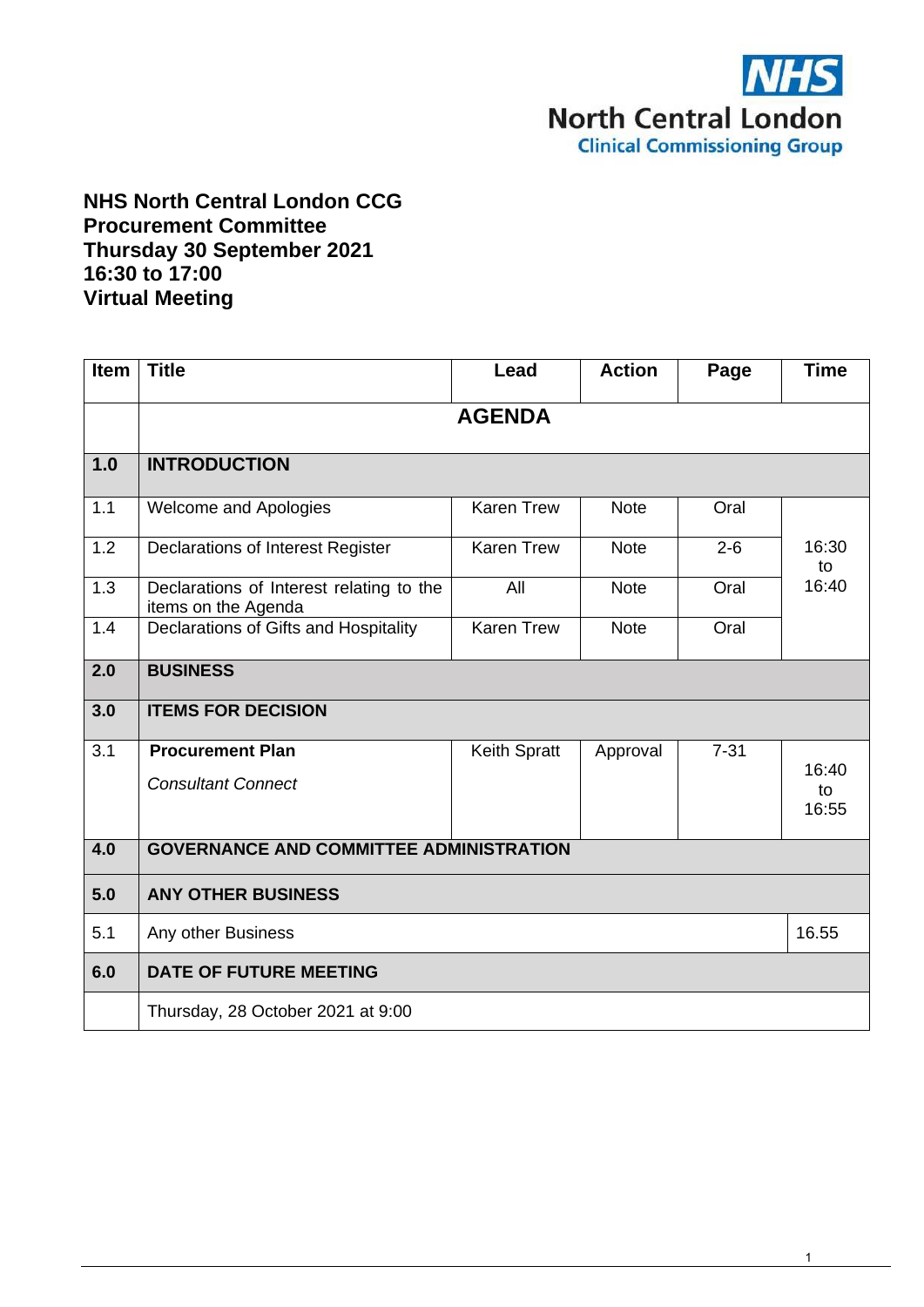

# **North Central London CCG Procurement Committee Meeting 30 September 2021**

| <b>Report Title</b> | Declaration of Interests Register -<br><b>NCL CCG Procurement Committee</b> | Agenda Item: 1.2 |
|---------------------|-----------------------------------------------------------------------------|------------------|
|                     |                                                                             |                  |

| <b>Governing Body</b><br><b>Sponsor</b>              | <b>Karen Trew</b><br><b>Committee Chair and</b><br>Governing Body member                                                         | Tel/Email                                                    | Karen.trew@nhs.net                                                                                                                                                                                                                                                                                                                                                                                                                                                                                                                                                                                                                                                                                                                                                                                                                                                                                                                                                                                                                                                                        |
|------------------------------------------------------|----------------------------------------------------------------------------------------------------------------------------------|--------------------------------------------------------------|-------------------------------------------------------------------------------------------------------------------------------------------------------------------------------------------------------------------------------------------------------------------------------------------------------------------------------------------------------------------------------------------------------------------------------------------------------------------------------------------------------------------------------------------------------------------------------------------------------------------------------------------------------------------------------------------------------------------------------------------------------------------------------------------------------------------------------------------------------------------------------------------------------------------------------------------------------------------------------------------------------------------------------------------------------------------------------------------|
| Lead Director /<br><b>Manager</b>                    |                                                                                                                                  | Tel/Email                                                    |                                                                                                                                                                                                                                                                                                                                                                                                                                                                                                                                                                                                                                                                                                                                                                                                                                                                                                                                                                                                                                                                                           |
| <b>Report Author</b>                                 | Chris Hanson<br>Governance and Risk Lead                                                                                         | Tel/Email                                                    | Christopher.hanson1@nhs.net                                                                                                                                                                                                                                                                                                                                                                                                                                                                                                                                                                                                                                                                                                                                                                                                                                                                                                                                                                                                                                                               |
| Name of<br><b>Authorising</b><br><b>Finance Lead</b> | Not Applicable                                                                                                                   | <b>Summary of</b><br><b>Financial</b><br><b>Implications</b> | Not Applicable                                                                                                                                                                                                                                                                                                                                                                                                                                                                                                                                                                                                                                                                                                                                                                                                                                                                                                                                                                                                                                                                            |
| <b>Report Summary</b>                                | matter of the agenda item.<br>ability to exert undue influence.<br>and offer value for money.<br>they should be declared anyway. |                                                              | Members and attendees of the Procurement Committee are asked to review the<br>agenda and consider whether any of the topics might present a conflict of<br>interest, whether those interests are already included within the Register of<br>Interest, or need to be considered for the first time due to the specific subject<br>A conflict of interest would arise if decisions or recommendations made by the<br>Governing Body or its Committees could be perceived to advantage the<br>individual holding the interest, their family, or their workplace or business<br>interests. Such advantage might be financial or in another form, such as the<br>Any such interest should be declared either before or during the meeting so that<br>they can be managed appropriately. Effective handling of conflicts of interest is<br>crucial to give confidence to patients, tax payers, healthcare providers and<br>Parliament that CCG commissioning decisions are robust, fair and transparent<br>If attendees are unsure of whether or not individual interests represent a conflict, |
| <b>Recommendation</b>                                | their entry and advise the meeting / Board Secretary of any changes.                                                             |                                                              | To NOTE the Declaration of Interests Register and invite members to inspect                                                                                                                                                                                                                                                                                                                                                                                                                                                                                                                                                                                                                                                                                                                                                                                                                                                                                                                                                                                                               |
|                                                      |                                                                                                                                  |                                                              |                                                                                                                                                                                                                                                                                                                                                                                                                                                                                                                                                                                                                                                                                                                                                                                                                                                                                                                                                                                                                                                                                           |

| <b>Identified Risks</b> | The risk of failing to declare an interest may affect the validity of a decision / |
|-------------------------|------------------------------------------------------------------------------------|
| and Risk                | discussion made at this meeting and could potentially result in reputational and   |
| <b>Management</b>       | financial costs against the CCG.                                                   |
| <b>Actions</b>          |                                                                                    |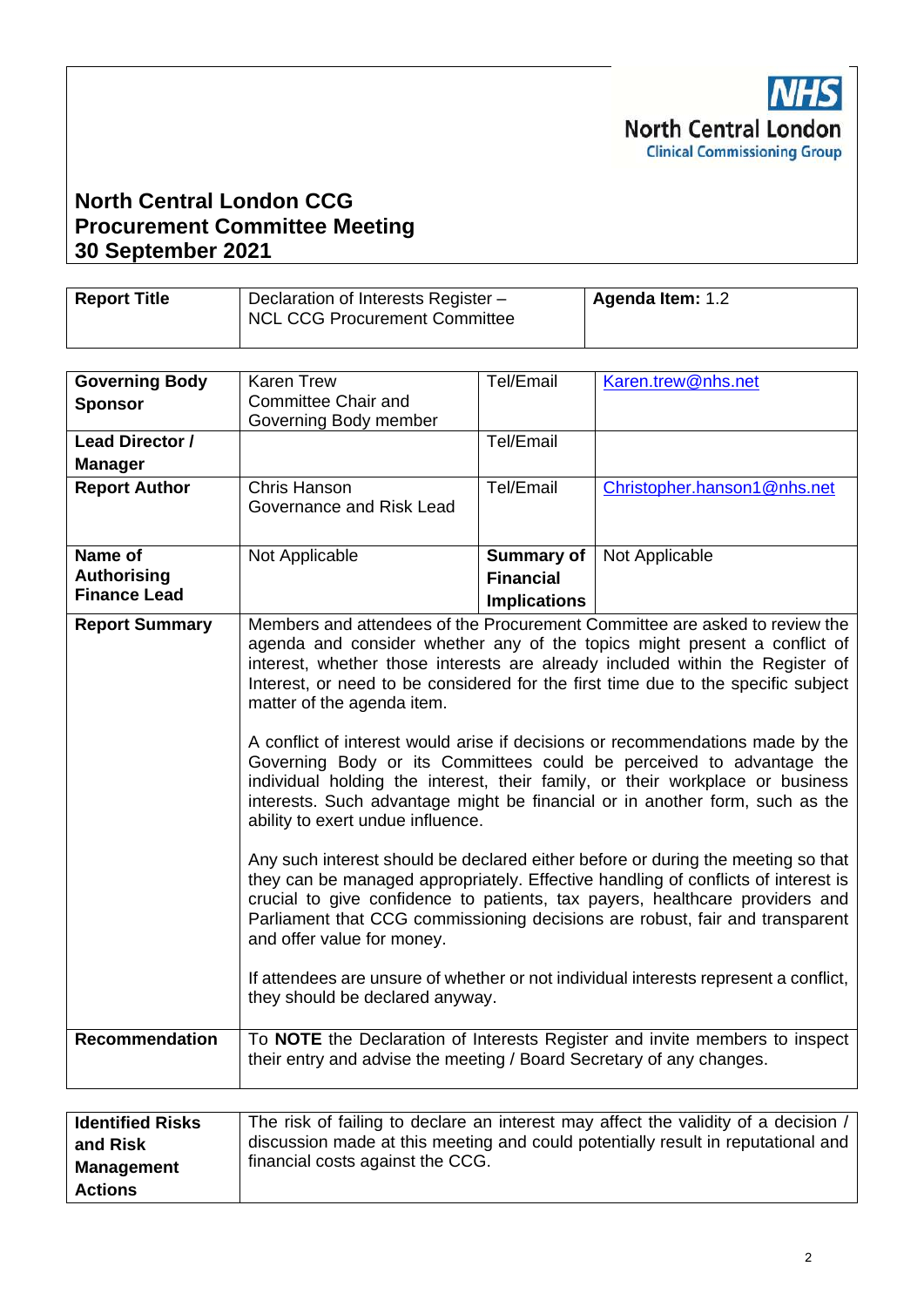| <b>Conflicts of</b><br><b>Interest</b>    | The purpose of the Register is to list interests, perceived and actual, of members<br>that may relate to the meeting. |
|-------------------------------------------|-----------------------------------------------------------------------------------------------------------------------|
| <b>Resource</b><br><b>Implications</b>    | Not Applicable                                                                                                        |
|                                           |                                                                                                                       |
| Engagement                                | Not Applicable                                                                                                        |
| <b>Equality Impact</b><br><b>Analysis</b> | Not Applicable                                                                                                        |

| <b>Report History and</b> | The Declaration of Interests Register is a standing item presented to every                                                  |
|---------------------------|------------------------------------------------------------------------------------------------------------------------------|
| <b>Key Decisions</b>      | meeting of the Procurement Committee.                                                                                        |
|                           |                                                                                                                              |
| <b>Next Steps</b>         | The Declaration of Interests Register is presented to every meeting of the<br>Procurement Committee and regularly monitored. |
| <b>Appendices</b>         | The Declaration of Interests Register.                                                                                       |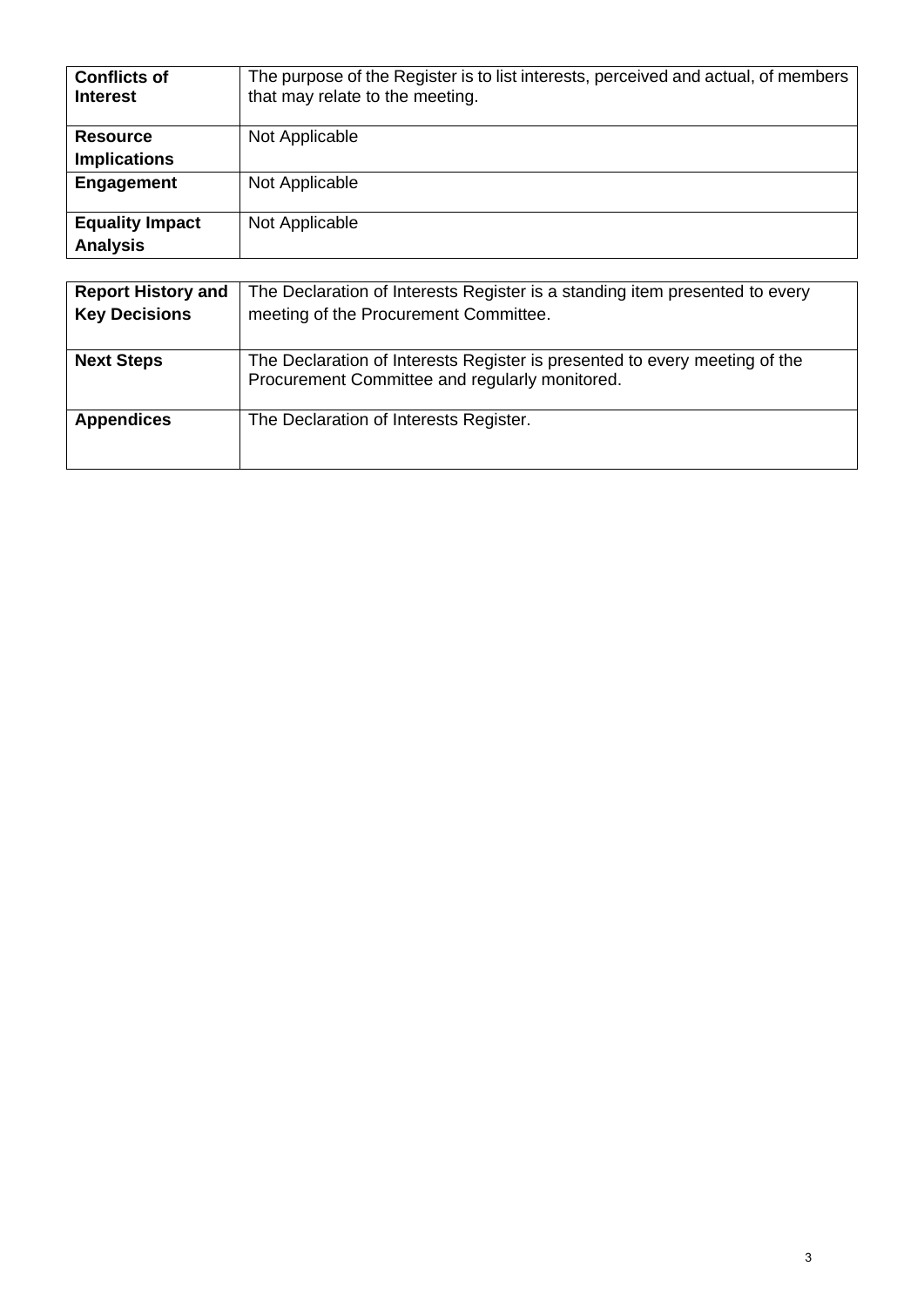|                      |                                                                                                                                                                                                                                                                                                                                                   |                                                                                                                                                                                       |                 |                                                      |                |                                                            |                                                                                                                                                                                                                                                                |                                          |              | <b>Date of Interest</b>                         |                                     | Actions to be taken to mitigate risk (to                  |
|----------------------|---------------------------------------------------------------------------------------------------------------------------------------------------------------------------------------------------------------------------------------------------------------------------------------------------------------------------------------------------|---------------------------------------------------------------------------------------------------------------------------------------------------------------------------------------|-----------------|------------------------------------------------------|----------------|------------------------------------------------------------|----------------------------------------------------------------------------------------------------------------------------------------------------------------------------------------------------------------------------------------------------------------|------------------------------------------|--------------|-------------------------------------------------|-------------------------------------|-----------------------------------------------------------|
|                      |                                                                                                                                                                                                                                                                                                                                                   |                                                                                                                                                                                       |                 | <b>Type of Interest</b>                              |                |                                                            |                                                                                                                                                                                                                                                                | <b>From</b>                              | <b>To</b>    | <b>Date</b><br>declared                         | <b>Updated</b>                      | be agreed with line a manager of a<br>senior CCG manager) |
| <b>Name</b>          | <b>Current Position (s) held-</b><br>i.e. Governing Body, Member practice, Employee or<br>other                                                                                                                                                                                                                                                   | Declared Interest - (Name of the organisation and<br>nature of business)                                                                                                              |                 | E Londre<br>Profilia<br>Portugal                     |                | <b>Is the</b><br><i>interest</i><br>direct or<br>Indirect? | <b>Nature of Interest</b>                                                                                                                                                                                                                                      |                                          |              |                                                 |                                     |                                                           |
| <b>Members</b>       |                                                                                                                                                                                                                                                                                                                                                   |                                                                                                                                                                                       |                 |                                                      |                |                                                            |                                                                                                                                                                                                                                                                |                                          |              |                                                 |                                     |                                                           |
| <b>Karen Trew</b>    | Deputy Lay Chair of Governing Body<br>Member of<br>Covid Response Oversight Committee (when in session)<br><b>Finance Committee</b>                                                                                                                                                                                                               | Broxbourne School Hertfordshire<br>Wormley C of E Primary School, Hertfordshire                                                                                                       | No<br><b>No</b> | $\overline{\mathsf{No}}$<br>$\overline{\mathsf{No}}$ | Yes<br>Yes     | direct<br>direct                                           | Chair of the Governing Body (previously<br>Governing Body members since Nov. 2004)<br>Chair of the Governing Body                                                                                                                                              | 01/07/2015 current<br>28/06/2005 current |              | 15/07/2015 01/09/2021<br>15/07/2015  01/09/2021 |                                     |                                                           |
|                      | <b>Primary Care Commissioning Committee</b><br>Remuneration Committee<br><b>IFR Appeals Panel</b><br><b>Strategy and Commissioning Committee</b><br><b>Chair of Audit Committee</b><br><b>Chair of Procurement Committee</b><br><b>Member of Fertility Policy Group</b>                                                                           |                                                                                                                                                                                       |                 |                                                      |                |                                                            |                                                                                                                                                                                                                                                                |                                          |              |                                                 |                                     |                                                           |
| Dr Subir Mukherjee   | Secondary Care Clinician, NCL CCG<br>Member of<br>Covid Reponse Oversight Committee (when in session)<br><b>Primary Care Commissioning Committee</b><br><b>Quality and Safety Committee</b><br>Individual Funding Request Appeals Panel<br>Medicines Management Committee<br>Strategy and Commissioning Committee<br><b>Procurement Committee</b> | Health Education England, KSS                                                                                                                                                         | <b>ves</b>      | no                                                   | yes            | direct                                                     | Associate post graduate Dean                                                                                                                                                                                                                                   |                                          | 2003 current | 05/09/2020                                      | 13/08/2021                          |                                                           |
| <b>Arnold Palmer</b> | Lay Member of NCL CCG Governing Body<br><b>Chair of Remuneration Committee</b><br>Member of IFR Appeals Panel<br>Member of Strategy and Commissioning Committee<br>Member of Primary Care Commissioning Committee<br>Member of Finance Committee<br>Member of Audit Committee<br>Member of Public and Patient Engagement Committee                | A & C Palmer Associates                                                                                                                                                               | Yes             | <b>No</b>                                            | <b>No</b>      | Direct                                                     | Director and Owner of private LTD company,<br>providing training, executive coaching and<br>consultancy services (including coaching and<br>consultancy services to the NHS but excluding<br>NCLCCG)<br>Spouse is also a shareholder and company<br>secretary. | 01/01/2006                               | current      | 16/04/2020 31/07/2021                           |                                     |                                                           |
|                      |                                                                                                                                                                                                                                                                                                                                                   | Mental Health & Community Service Review, led by Carnell<br>Farrar                                                                                                                    | N <sub>o</sub>  | Yes                                                  | Yes            | Direct                                                     | Member of the Programme Board - from May<br>2021 to March 2022.<br>An acquaintance of a partner at Carnell Farrar,<br>known of since 1995, as professional<br>colleagues at the same NHS Trust.                                                                | 05/05/2021                               | current      | 11/05/2021 31/07/2021                           |                                     |                                                           |
| Simon Goodwin        | Chief Finance Officer of NCL CCG<br>Member of<br><b>CCG Governing Body</b><br><b>Finance Committee</b><br><b>Procurement Committee</b><br>Attendee,<br>Audit committee<br>Strategy and Commissioning Committee<br>Primary Care Commissioning in Common<br>Attend other meetings as and when required.                                             | <b>East London NHS Foundation Trust</b>                                                                                                                                               | <b>Yes</b>      | <b>No</b>                                            | N <sub>O</sub> | Indirect                                                   | Wife is a senior manager at the Trust                                                                                                                                                                                                                          | 14/06/2017   current                     |              | 12/10/2018 19/07/2021                           |                                     |                                                           |
| Dr Dominic Roberts   | Independent GP Clinical Lead, Strategic Commissioning, NCL CCG<br>Member of Primary Care Commissioning Committee                                                                                                                                                                                                                                  |                                                                                                                                                                                       |                 |                                                      |                | none                                                       |                                                                                                                                                                                                                                                                | 07/11/2018 current                       |              | 02/08/2019                                      | 16/02/2021                          |                                                           |
|                      |                                                                                                                                                                                                                                                                                                                                                   | Clinical Director, Islington Borough, NCL CCG<br>Conflict of interest issues for the Governing Body and CCG.                                                                          |                 |                                                      |                | direct<br>direct                                           | member<br>Lead                                                                                                                                                                                                                                                 | 07/11/2018 current<br>07/11/2018 current |              | 02/08/2019<br>02/08/2019                        | 16/02/2021<br>16/02/2021            |                                                           |
|                      |                                                                                                                                                                                                                                                                                                                                                   | Caldicott Guardian for Islington & Haringey                                                                                                                                           |                 |                                                      |                | direct                                                     | <b>Caldicott Guardian</b>                                                                                                                                                                                                                                      | 07/11/2018 current                       |              | 02/08/2019                                      | 16/02/2021                          |                                                           |
|                      |                                                                                                                                                                                                                                                                                                                                                   | Freedom to Speak up Guardian for NCL GP Practices                                                                                                                                     |                 |                                                      |                | direct                                                     | Guardian                                                                                                                                                                                                                                                       | 07/11/2018 current                       |              | 02/08/2019                                      | 16/02/2021                          |                                                           |
|                      |                                                                                                                                                                                                                                                                                                                                                   | Freedom to Speak up Guardian for Islington Federation<br>Individual Funding Request Panel                                                                                             |                 |                                                      |                | direct<br>direct                                           | Guardian<br>Member                                                                                                                                                                                                                                             | 07/11/2018 current<br>07/11/2018 current |              | 02/08/2019<br>02/08/2019                        | 16/02/2021<br>16/02/2021            |                                                           |
|                      |                                                                                                                                                                                                                                                                                                                                                   | Locally Commissioned Services Working Group                                                                                                                                           |                 |                                                      |                | direct                                                     | Chair                                                                                                                                                                                                                                                          | 07/11/2018 current                       |              | 02/08/2019                                      | 16/02/2021                          |                                                           |
|                      |                                                                                                                                                                                                                                                                                                                                                   | Member of NCL Primary Care Commissioning Committee<br>Supporting and managing the Clinical Leads (including Darzi<br>[fellow] - recruitment, bi-monthly network meetings, appraisals, |                 |                                                      |                | direct<br>direct                                           | Clinical representative<br>Support and manage                                                                                                                                                                                                                  | 07/11/2018 current<br>07/11/2018 current |              | 02/08/2019                                      | 02/08/2019 16/02/2021<br>16/02/2021 |                                                           |
|                      |                                                                                                                                                                                                                                                                                                                                                   | finance.<br>Medicines and devices Safety Officer (MSO & MDSO)                                                                                                                         |                 |                                                      |                | direct                                                     | <b>Safety Officer</b>                                                                                                                                                                                                                                          | 07/11/2018 current                       |              | 02/08/2019                                      | 16/02/2021                          |                                                           |
|                      |                                                                                                                                                                                                                                                                                                                                                   | MSO/MDSO network for local CCGs and Providers<br>Controlled drugs safety lead and Antimicrobial stewardship                                                                           |                 |                                                      |                | direct<br>direct                                           | Chair<br>Lead                                                                                                                                                                                                                                                  | 07/11/2018 current<br>07/11/2018 current |              | 02/08/2019<br>02/08/2019                        | 16/02/2021<br>16/02/2021            |                                                           |
|                      |                                                                                                                                                                                                                                                                                                                                                   | <b>Whittington Care Quality Review Group</b>                                                                                                                                          |                 |                                                      |                | direct                                                     | member                                                                                                                                                                                                                                                         | 07/11/2018 current                       |              |                                                 | 02/08/2019   16/02/2021             |                                                           |

4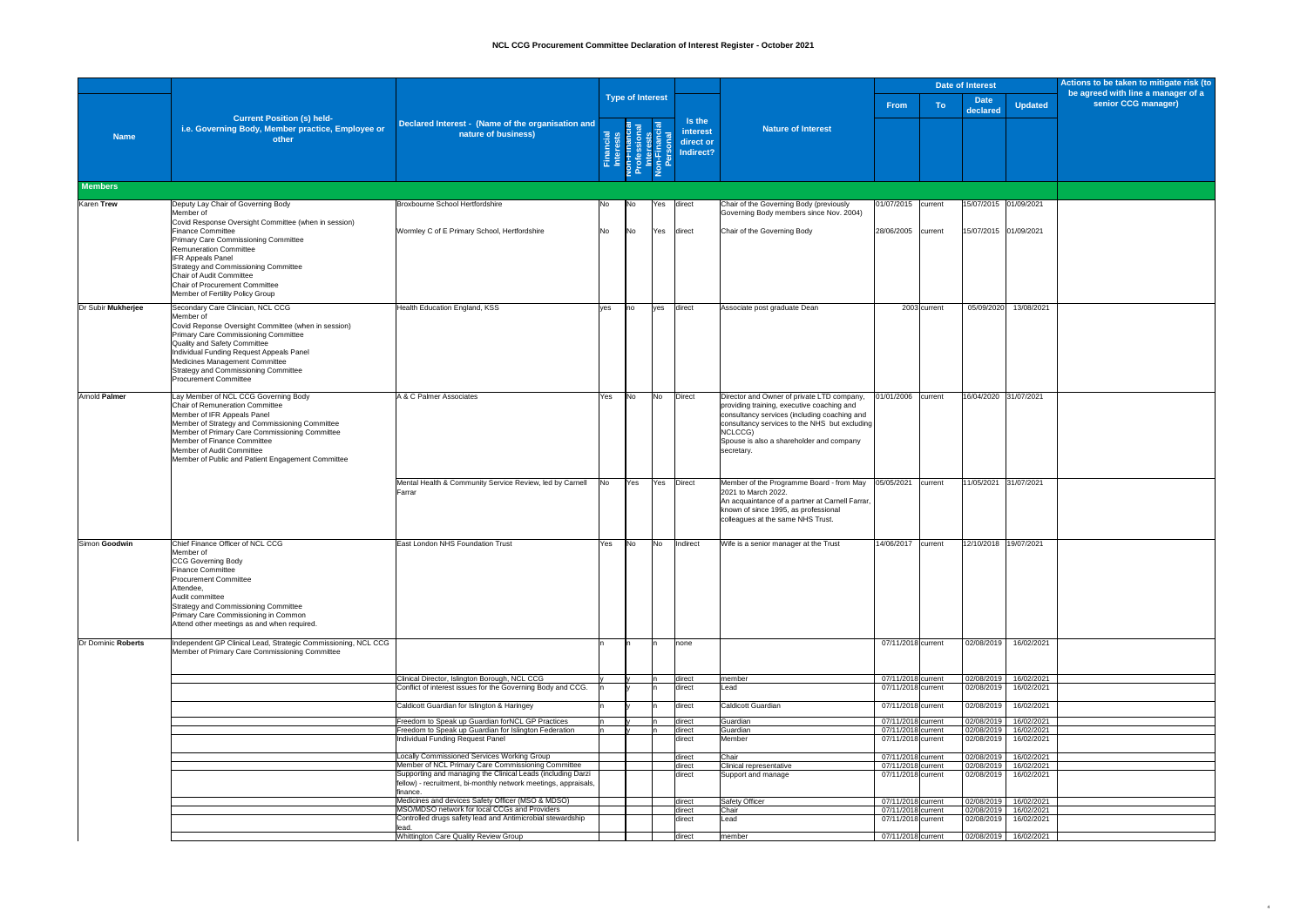# **NCL CCG Procurement Committee Declaration of Interest Register - October 2021**

|                        |                                                                 | <b>Islington Transformation Group</b>                         |             |           |                | direct          | member                                                                     | 07/11/2018 current | 02/08/2019           | 16/02/2021              |
|------------------------|-----------------------------------------------------------------|---------------------------------------------------------------|-------------|-----------|----------------|-----------------|----------------------------------------------------------------------------|--------------------|----------------------|-------------------------|
|                        |                                                                 | <b>QIPP Delivery Group</b>                                    |             |           |                | direct          | member                                                                     | 10/05/2020 current | 10/05/2020           | 16/02/2021              |
|                        |                                                                 | <b>GP Website</b>                                             |             |           |                | direct          | Provide clinical leadership                                                | 10/05/2020 current | 10/05/2020           | 16/02/2021              |
|                        |                                                                 | Serious incident reviews & patient safety                     |             |           |                | direct          | Provide clinical leadership                                                | 07/11/2018 current | 02/08/2019           | 16/02/2021              |
|                        |                                                                 |                                                               |             |           |                |                 |                                                                            |                    |                      |                         |
|                        |                                                                 |                                                               |             |           |                | direct          | Provide clinical leadership                                                | 07/11/2018 current | 02/08/2019           | 16/02/2021              |
|                        |                                                                 | <b>GP Practice Quality</b>                                    |             |           |                |                 |                                                                            |                    |                      |                         |
|                        |                                                                 | <b>Federation Working Group</b>                               |             |           |                | direct          | Provide clinical leadership                                                | 07/11/2018 current | 02/08/2019           | 16/02/2021              |
|                        |                                                                 |                                                               |             |           |                |                 |                                                                            |                    |                      |                         |
|                        |                                                                 | Federation Contracts and Quality Group                        |             |           |                | direct          | Co Chair                                                                   | 10/05/2020 current | 10/05/2020           | 16/02/2021              |
|                        |                                                                 | <b>Care Homes Working Group</b>                               |             |           |                | direct          | Chair                                                                      | 10/05/2020 current | 10/05/2020           | 16/02/2021              |
|                        |                                                                 | <b>NLP IG Working Group</b>                                   |             |           |                | direct          | Chair                                                                      | 07/11/2018 current | 02/08/2019           | 16/02/2021              |
|                        |                                                                 |                                                               |             |           |                |                 |                                                                            |                    |                      |                         |
|                        |                                                                 | Locum GP                                                      |             |           |                | direct          | Homerton Hospital OOH care, Paradoc                                        | 07/11/2018 current | 02/08/2019           | 16/02/2021              |
|                        |                                                                 |                                                               |             |           |                |                 | emergency home visiting service, Tower                                     |                    |                      |                         |
|                        |                                                                 |                                                               |             |           |                |                 | Hamlets, SELDOC GP OOH services and                                        |                    |                      |                         |
|                        |                                                                 |                                                               |             |           |                |                 | Croydon (including Brigstock surgery, Thornton                             |                    |                      |                         |
|                        |                                                                 |                                                               |             |           |                |                 | Heath (ad hoc sessions in various GP                                       |                    |                      |                         |
|                        |                                                                 |                                                               |             |           |                |                 | surgeries across London, excluding Islington)                              |                    |                      |                         |
|                        |                                                                 |                                                               |             |           |                |                 |                                                                            |                    |                      |                         |
|                        |                                                                 | Greenland Passage residential association                     |             |           |                | direct          | <b>Board Director</b>                                                      | 07/11/2018 current | 02/08/2019           | 16/02/2021              |
|                        |                                                                 |                                                               |             |           |                |                 |                                                                            |                    |                      |                         |
|                        |                                                                 | 1-12 Royal Court Ltd                                          |             |           |                | direct          | Secretary & director                                                       | 07/11/2018 current | 02/08/2019           | 16/02/2021              |
|                        |                                                                 | Novo Nordisk pharmaceutical company.                          |             |           |                | Indirect        | My Sister is a Medical Advisor                                             | 07/11/2018 current | 02/08/2019           | 16/02/2021              |
|                        |                                                                 | St Helier Hospital in Sutton.                                 |             |           |                | Indirect        | Partner is an ITU Consultant                                               | 07/11/2018 current | 02/08/2019           | 16/02/2021              |
|                        |                                                                 | <b>BMA</b>                                                    |             |           |                | direct          | Imember                                                                    | 07/11/2018 current | 02/08/2019           | 16/02/2021              |
|                        |                                                                 | <b>City and Hackney Local Medical Committee</b>               |             |           |                | direct          | member                                                                     | 07/11/2018 current | 02/08/2019           | 16/02/2021              |
|                        |                                                                 | City & Hackney Urgent Healthcare Social Enterprise            |             |           |                | direct          | I am a GP - I do shifts for the Paradoc                                    | 07/11/2018 current | 02/08/2019           | 16/02/2021              |
|                        |                                                                 |                                                               |             |           |                |                 |                                                                            |                    |                      |                         |
|                        |                                                                 | providing out of hours care for City & Hackney CCG residents. |             |           |                |                 | emergency home visiting service.                                           |                    |                      |                         |
|                        |                                                                 |                                                               |             |           |                |                 |                                                                            |                    |                      |                         |
|                        |                                                                 | Communitas, a private provider seeing NHS patients,           |             |           |                | direct          | I undertake clinical sessions in my role as a                              | 07/11/2018 current | 02/08/2019           | 16/02/2021              |
|                        |                                                                 |                                                               |             |           |                |                 | GP with a Special interest in ENT.                                         |                    |                      |                         |
|                        |                                                                 | Haringey CCG as an external GP                                |             |           |                | direct          | as an external GP on their transformation                                  | 07/11/2018 current |                      | 16/02/2021              |
|                        |                                                                 |                                                               |             |           |                |                 | group and investment committee. I also                                     |                    |                      |                         |
|                        |                                                                 |                                                               |             |           |                |                 |                                                                            |                    | 02/08/2019           |                         |
|                        |                                                                 |                                                               |             |           |                |                 | support some of their procurement work                                     |                    |                      |                         |
|                        |                                                                 |                                                               |             |           |                |                 | streams and other CCG duties as required as                                |                    |                      |                         |
|                        |                                                                 |                                                               |             |           |                |                 | lan external GP.                                                           |                    |                      |                         |
|                        |                                                                 | Hackney VTS GP training scheme                                |             |           |                | direct          | Programme director, employed by the London                                 | 07/11/2018 current |                      | 16/02/2021              |
|                        |                                                                 |                                                               |             |           |                |                 | Specialty School of General Practice, Health                               |                    | 02/08/2019           |                         |
|                        |                                                                 |                                                               |             |           |                |                 | <b>Education England.</b>                                                  |                    |                      |                         |
|                        |                                                                 | I am a GP Appraiser for the London area.                      |             |           |                | direct          | <b>GP Appraiser</b>                                                        | 07/11/2018 current | 02/08/2019           | 16/02/2021              |
|                        |                                                                 | I am a mentor for GPs under GMC sanctions.                    |             |           |                |                 | <b>GP Mentor</b>                                                           | 07/11/2018 current | 02/08/2019           | 16/02/2021              |
|                        |                                                                 |                                                               |             |           |                | direct          |                                                                            |                    |                      |                         |
|                        |                                                                 | I am currently mentoring a salaried GP at a practice in       |             |           |                | direct          | Salaried GP                                                                | 07/11/2018 current |                      | 16/02/2021              |
|                        |                                                                 | Haringey.                                                     |             |           |                |                 |                                                                            |                    | 02/08/2019           |                         |
|                        |                                                                 |                                                               |             |           |                |                 |                                                                            |                    |                      |                         |
| Mark Eaton             | Director of System Recovery                                     | Amnis Ltd                                                     | <b>Ives</b> | yes       | yes            | direct          | Director and Shareholder                                                   | 2005 current       | 12/10/2020           | 21/07/2021              |
|                        | Attend                                                          |                                                               |             |           |                |                 |                                                                            |                    |                      |                         |
|                        | <b>Procurement Committee</b>                                    |                                                               |             |           |                |                 |                                                                            |                    |                      |                         |
|                        |                                                                 |                                                               |             |           |                |                 |                                                                            |                    |                      |                         |
|                        | <b>Finance Committee</b>                                        |                                                               |             |           |                |                 |                                                                            |                    |                      |                         |
|                        | <b>Strategy and Commissioning Committee</b>                     |                                                               |             |           |                |                 |                                                                            |                    |                      |                         |
|                        |                                                                 |                                                               |             |           |                |                 |                                                                            |                    |                      |                         |
|                        |                                                                 |                                                               |             |           |                |                 |                                                                            |                    |                      |                         |
| Sarah Mansuralli       | <b>Executive Director of Strategic Commissioning</b>            | No interests declared                                         | lNo         | <b>No</b> | <b>No</b>      | IN <sub>o</sub> | Nil Return                                                                 | 07/11/2018 current | 07/11/2019 19/072021 |                         |
|                        |                                                                 |                                                               |             |           |                |                 |                                                                            |                    |                      |                         |
|                        |                                                                 |                                                               |             |           |                |                 |                                                                            |                    |                      |                         |
|                        | Member of NCL CCG Executive Management Team                     |                                                               |             |           |                |                 |                                                                            |                    |                      |                         |
|                        | Exec Lead for Strategy and Commissioning Committee              |                                                               |             |           |                |                 |                                                                            |                    |                      |                         |
|                        | <b>Attend Finance Committee</b>                                 |                                                               |             |           |                |                 |                                                                            |                    |                      |                         |
|                        | <b>Attend Procurement Committee</b>                             |                                                               |             |           |                |                 |                                                                            |                    |                      |                         |
|                        | Attend Covid Response Oversight Committee (when in session)     |                                                               |             |           |                |                 |                                                                            |                    |                      |                         |
|                        |                                                                 |                                                               |             |           |                |                 |                                                                            |                    |                      |                         |
|                        |                                                                 |                                                               |             |           |                |                 |                                                                            |                    |                      |                         |
|                        |                                                                 |                                                               |             |           |                |                 |                                                                            |                    |                      |                         |
| lan Porter             | <b>Executive Director of Corporate Services</b>                 | No interests declared                                         |             | <b>No</b> | N <sub>o</sub> | INo             | Nil Return                                                                 | 12/10/2018 current |                      |                         |
|                        | Atted                                                           |                                                               |             |           |                |                 |                                                                            |                    |                      |                         |
|                        |                                                                 |                                                               |             |           |                |                 |                                                                            |                    |                      |                         |
|                        | <b>Governing Body meetings</b>                                  |                                                               |             |           |                |                 |                                                                            |                    |                      |                         |
|                        | <b>Audit Committee</b>                                          |                                                               |             |           |                |                 |                                                                            |                    |                      |                         |
|                        | Member of                                                       |                                                               |             |           |                |                 |                                                                            |                    |                      |                         |
|                        | <b>Public &amp; Patient Engagement and Equalities Committee</b> |                                                               |             |           |                |                 |                                                                            |                    |                      |                         |
|                        | Procurement Committee                                           |                                                               |             |           |                |                 |                                                                            |                    |                      |                         |
|                        | Covid-19 Response Oversight Committee (when in session)         |                                                               |             |           |                |                 |                                                                            |                    |                      |                         |
|                        | <b>Executive Management Team</b>                                |                                                               |             |           |                |                 |                                                                            |                    |                      |                         |
|                        |                                                                 |                                                               |             |           |                |                 |                                                                            |                    |                      |                         |
|                        | <b>Emergency Planning meetings</b>                              |                                                               |             |           |                |                 |                                                                            |                    |                      |                         |
|                        | Other Committees across NCL as required                         |                                                               |             |           |                |                 |                                                                            |                    |                      |                         |
|                        |                                                                 |                                                               |             |           |                |                 |                                                                            |                    |                      |                         |
| Simon Wheatley         | Director of Integration (Camden borough directorate)            | None                                                          | none        | none      | none           | none            |                                                                            | n/a<br>n/a         | 28/05/2019           | 11/08/2021              |
| Sarah McDonnell-Davies | <b>Executive Director, Borough Partnerships</b>                 | None                                                          |             | no        | no             | Direct          |                                                                            |                    | 20/06/2018           | 19/11/2020              |
|                        | Positions held in relation to CCG business                      |                                                               |             |           |                |                 |                                                                            |                    |                      |                         |
|                        |                                                                 |                                                               |             |           |                |                 |                                                                            |                    |                      |                         |
|                        | <b>Attend Governing Body</b>                                    |                                                               |             |           |                |                 |                                                                            |                    |                      |                         |
|                        | Attend NCL Committee Meetings as required e.g.                  |                                                               |             |           |                |                 |                                                                            |                    |                      |                         |
|                        | <b>Strategy and Commissioning Committee</b>                     |                                                               |             |           |                |                 |                                                                            |                    |                      |                         |
|                        | <b>Primary Care Commissioning Committee</b>                     |                                                               |             |           |                |                 |                                                                            |                    |                      |                         |
|                        | <b>Borough Commissioning Committee</b>                          |                                                               |             |           |                |                 |                                                                            |                    |                      |                         |
|                        |                                                                 |                                                               |             |           |                |                 |                                                                            |                    |                      |                         |
|                        | <b>NCL CCG Executive Management Team</b>                        |                                                               |             |           |                |                 |                                                                            |                    |                      |                         |
|                        |                                                                 |                                                               |             |           |                |                 |                                                                            |                    |                      |                         |
|                        |                                                                 |                                                               |             |           |                |                 |                                                                            |                    |                      |                         |
| Chris Hanson           | <b>Governance and Risk Manager</b>                              | Hoo Peninsula Cares CIC                                       | Ino         | no        | yes            | direct          | Shareholder of 1 share in 'Hoo Peninsula                                   |                    |                      |                         |
|                        |                                                                 |                                                               |             |           |                |                 | Cares CIC' which provides care services within<br>the Hoo community, Kent. | current            |                      | 18/08/2019   26/07/2021 |

5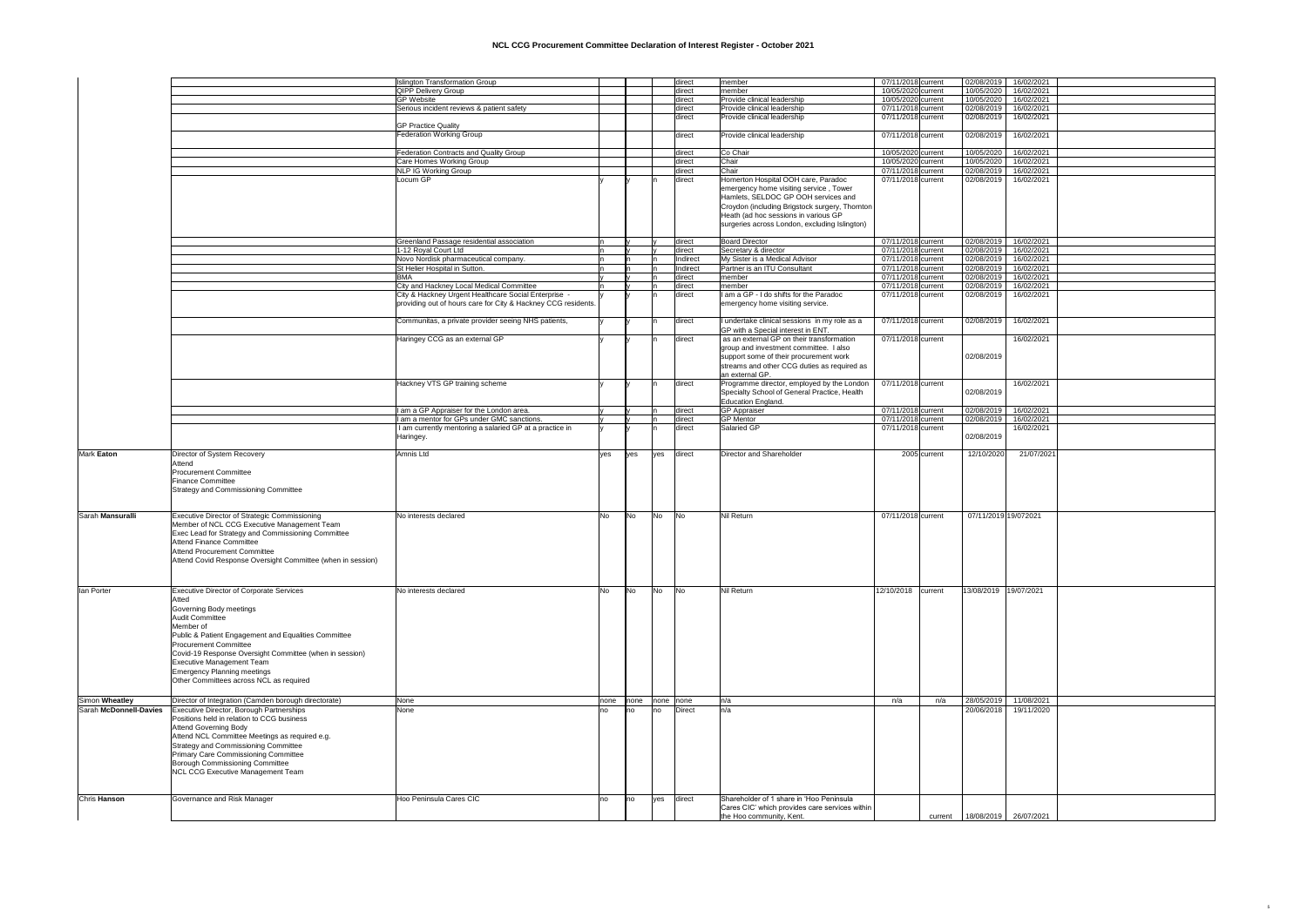# **NCL CCG Procurement Committee Declaration of Interest Register - October 2021**

|              | Attend Committees and Governing Body meetings across NCL as | Illumina Cambridge Ltd – molecular biology and genomics |              | lindirect      | Sister-in-law employed as Software Test      |            |         |            |                       |  |
|--------------|-------------------------------------------------------------|---------------------------------------------------------|--------------|----------------|----------------------------------------------|------------|---------|------------|-----------------------|--|
|              | and when required                                           | technology developers                                   |              |                | Engineer                                     |            |         |            |                       |  |
|              |                                                             |                                                         |              |                |                                              |            | curren  |            | 18/08/2019 26/07/2021 |  |
|              |                                                             | <b>Oxford Health NHS Foundation Trust</b>               |              | Indirect       | Uncle-in-law Chief Pharmacist Past President |            |         |            |                       |  |
|              |                                                             |                                                         |              |                |                                              |            | curren  |            | 18/08/2019 26/07/2021 |  |
|              |                                                             | College of Mental Health Pharmacy                       | $n_{\Omega}$ | lindirect      | <b>Past President</b>                        |            | current |            | 18/08/2019 26/07/2021 |  |
|              |                                                             | Directors of MD Consents Limited, company providing     | no           | lindirect      | Uncle-in-law and Aunt-in-law are Directors   |            |         |            |                       |  |
|              |                                                             | consent process services for medical professionals      |              |                |                                              |            | current |            | 18/08/2019 26/07/2021 |  |
|              |                                                             | self employed writer                                    | $\sim$       | <b>Idirect</b> | <b>Lwriter</b>                               |            | current | 26/07/2021 |                       |  |
| Shaju Jose   | Senior Head of Procurement, NEL CSU                         | No interests declared                                   |              |                | No Interests No interests declared           | 17/10/2018 | Current | 30/10/2018 |                       |  |
| Keith Spratt | <b>Head of Contracts</b>                                    | none                                                    |              |                |                                              | n/a        |         |            | 17.06.2019 13/08/2021 |  |

6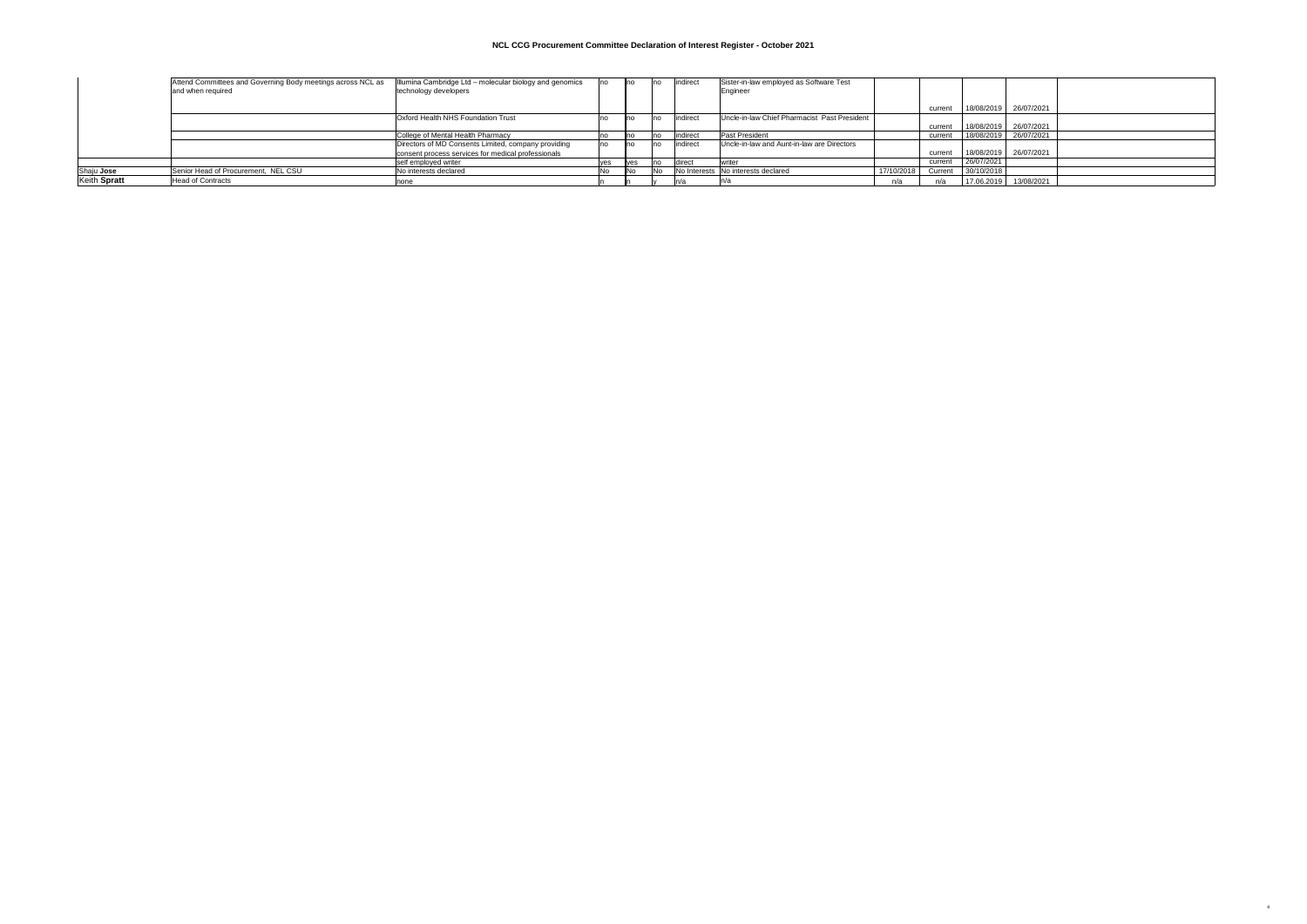**NHS North Central London Clinical Commissioning Group** 

# **North Central London CCG Procurement Committee Thursday, 30 September 2021**

| <b>Report Title</b>                                  | Telephone and advice<br>guidance                                                                                                                                                                                                                                                                                                                                                                                                                                                                                                                                                                                                                                                                                  | Date of<br>report                                                                                    | 23 <sup>rd</sup><br>September<br>2021                                                       | Agenda<br><b>Item</b> | 3.1 |  |  |  |
|------------------------------------------------------|-------------------------------------------------------------------------------------------------------------------------------------------------------------------------------------------------------------------------------------------------------------------------------------------------------------------------------------------------------------------------------------------------------------------------------------------------------------------------------------------------------------------------------------------------------------------------------------------------------------------------------------------------------------------------------------------------------------------|------------------------------------------------------------------------------------------------------|---------------------------------------------------------------------------------------------|-----------------------|-----|--|--|--|
| Lead Director /<br><b>Manager</b>                    | Paul Sinden/ Ed<br>Nkrumah                                                                                                                                                                                                                                                                                                                                                                                                                                                                                                                                                                                                                                                                                        | Email / Tel<br>p.sinden@nhs.net                                                                      |                                                                                             |                       |     |  |  |  |
| <b>GB Member</b><br><b>Sponsor</b>                   |                                                                                                                                                                                                                                                                                                                                                                                                                                                                                                                                                                                                                                                                                                                   |                                                                                                      |                                                                                             |                       |     |  |  |  |
| <b>Report Author</b>                                 | Stephen Wells/ Keith<br>Spratt                                                                                                                                                                                                                                                                                                                                                                                                                                                                                                                                                                                                                                                                                    | keith.spratt@nhs.net<br>Email / Tel<br>stephen.wells6@nhs.net                                        |                                                                                             |                       |     |  |  |  |
| Name of<br><b>Authorising</b><br><b>Finance Lead</b> | Simon Goodwin<br><b>Chief Finance Officer</b>                                                                                                                                                                                                                                                                                                                                                                                                                                                                                                                                                                                                                                                                     |                                                                                                      | <b>Summary of Financial Implications</b><br>Financial implications are set out in the paper |                       |     |  |  |  |
| <b>Report Summary</b>                                | This report presents the procurement process for an NCL-wide telephone<br>and advice guidance service to be delivered from 1 <sup>st</sup> April 2022.                                                                                                                                                                                                                                                                                                                                                                                                                                                                                                                                                            |                                                                                                      |                                                                                             |                       |     |  |  |  |
|                                                      | The service is currently provided by Consultant Connect Ltd, this followed<br>a commissioned service established in Enfield in March 2020, which was<br>then extended as a pilot into Barnet from May 2020 and then to the other 3<br>boroughs in NCL from August 2021, funded from the elective accelerator<br>recovery programme. The current service has a contract in place until 31 <sup>st</sup><br>March 2022.<br>Based on the evidence collected since March 2020, and the feedback from<br>clinicians that have used the service, the CCG wishes to commission a<br>telephone and advice guidance beyond March 2022. This report sets out<br>the procurement process that the CCG proposes to undertake. |                                                                                                      |                                                                                             |                       |     |  |  |  |
| <b>Recommendation</b>                                | Procurement Committee is asked to:                                                                                                                                                                                                                                                                                                                                                                                                                                                                                                                                                                                                                                                                                |                                                                                                      |                                                                                             |                       |     |  |  |  |
|                                                      |                                                                                                                                                                                                                                                                                                                                                                                                                                                                                                                                                                                                                                                                                                                   | APPROVE the publication of the PIN - Call for Competition Notice<br>seeking expressions of interest. |                                                                                             |                       |     |  |  |  |
|                                                      | <b>APPROVE</b> the procurement timetable, which includes the provision of a<br>full procurement if required.                                                                                                                                                                                                                                                                                                                                                                                                                                                                                                                                                                                                      |                                                                                                      |                                                                                             |                       |     |  |  |  |
|                                                      |                                                                                                                                                                                                                                                                                                                                                                                                                                                                                                                                                                                                                                                                                                                   | <b>NOTE</b> the additional work to be undertaken during the PIN publication.                         |                                                                                             |                       |     |  |  |  |
| <b>Identified Risks</b>                              | None                                                                                                                                                                                                                                                                                                                                                                                                                                                                                                                                                                                                                                                                                                              |                                                                                                      |                                                                                             |                       |     |  |  |  |
| and Risk                                             |                                                                                                                                                                                                                                                                                                                                                                                                                                                                                                                                                                                                                                                                                                                   |                                                                                                      |                                                                                             |                       |     |  |  |  |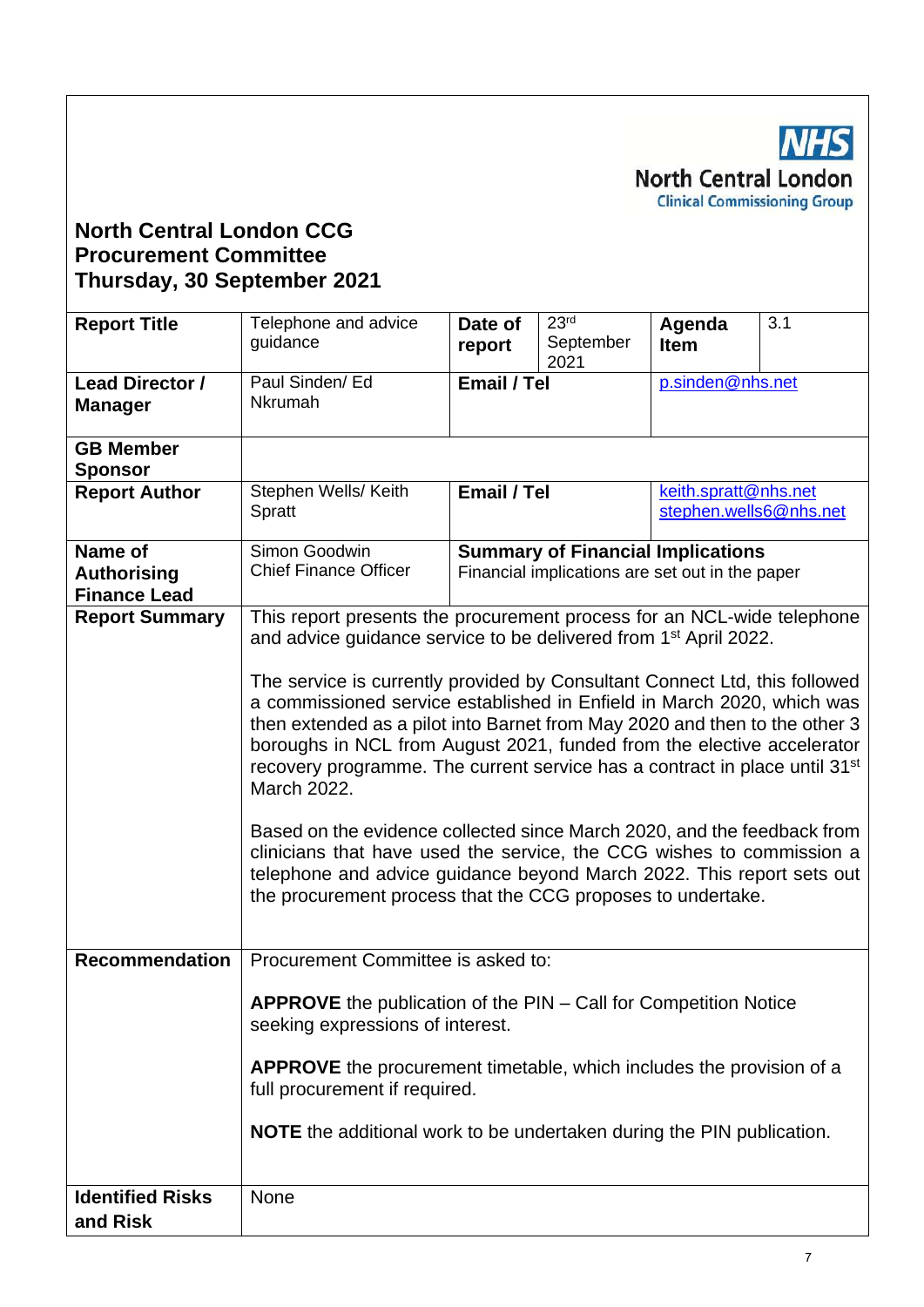| <b>Management</b><br><b>Actions</b>                  |                                                                                                    |
|------------------------------------------------------|----------------------------------------------------------------------------------------------------|
| <b>Conflicts of</b><br><b>Interest</b>               | None                                                                                               |
| <b>Resource</b><br><b>Implications</b>               | None                                                                                               |
| <b>Engagement</b>                                    | Regular surveys of GPs and local consultants on the use of the service.<br>Feedback is documented. |
| <b>Equality Impact</b><br><b>Analysis</b>            | N/A                                                                                                |
| <b>Report History</b><br>and Key<br><b>Decisions</b> | N/A                                                                                                |
| <b>Next Steps</b>                                    | Publication of PIN notice                                                                          |
| <b>Appendices</b>                                    | <b>PIN Notice</b><br>Expression of Interest Form<br>Telephone Advice and Guidance Specification    |

# **Introduction**

The Consultant Connect service was awarded a contract in Enfield prior to COVID to support Cardiology transformation. This involved using local consultants to support local advice and guidance. As a result of COVID the transformation work on Cardiology stopped, and so in order to support primary care in accessing specialist advice during a challenging time, GPs were given access to 15 specialties through a national network of NHS consultants. This opening up of the service was a phenomenal success, with strong uptake in GPs in Enfield, with GPs receiving advice and guidance quickly to allow referrals and admissions to be avoided. The success in Enfield attracted support from NHS England, who agreed to fund an additional borough for 12 months. The dramatic success in implementing the service resulted in additional investment from NHS England to introduce the service in Barnet in May 2020. From August 2021 funding from the AER program allowed the pilot to be extended across the rest of NCL until March 2022.

The Consultant Connect digital platform offers GPs an innovative way to speak to clinicians (increasingly local consultants) via calls/messaging to get immediate advice and treatment plans within 30 seconds. GPs and Consultants have welcomed this approach, feedback has been positive, with many citing that this has put clinicians back in contact with each other. This innovative way of communicating has been widely endorsed by NHS England/ NHS improvement, which included the outpatient transformation provided to launch the pilot in Barnet in 2020/21.

# **Outcomes**

Enfield went live on 27 March 2020 using the National Network with 19 specialties. As at 5th September 5,360 calls and 2,879 messages placed since launch and used by 228 GPs in Enfield.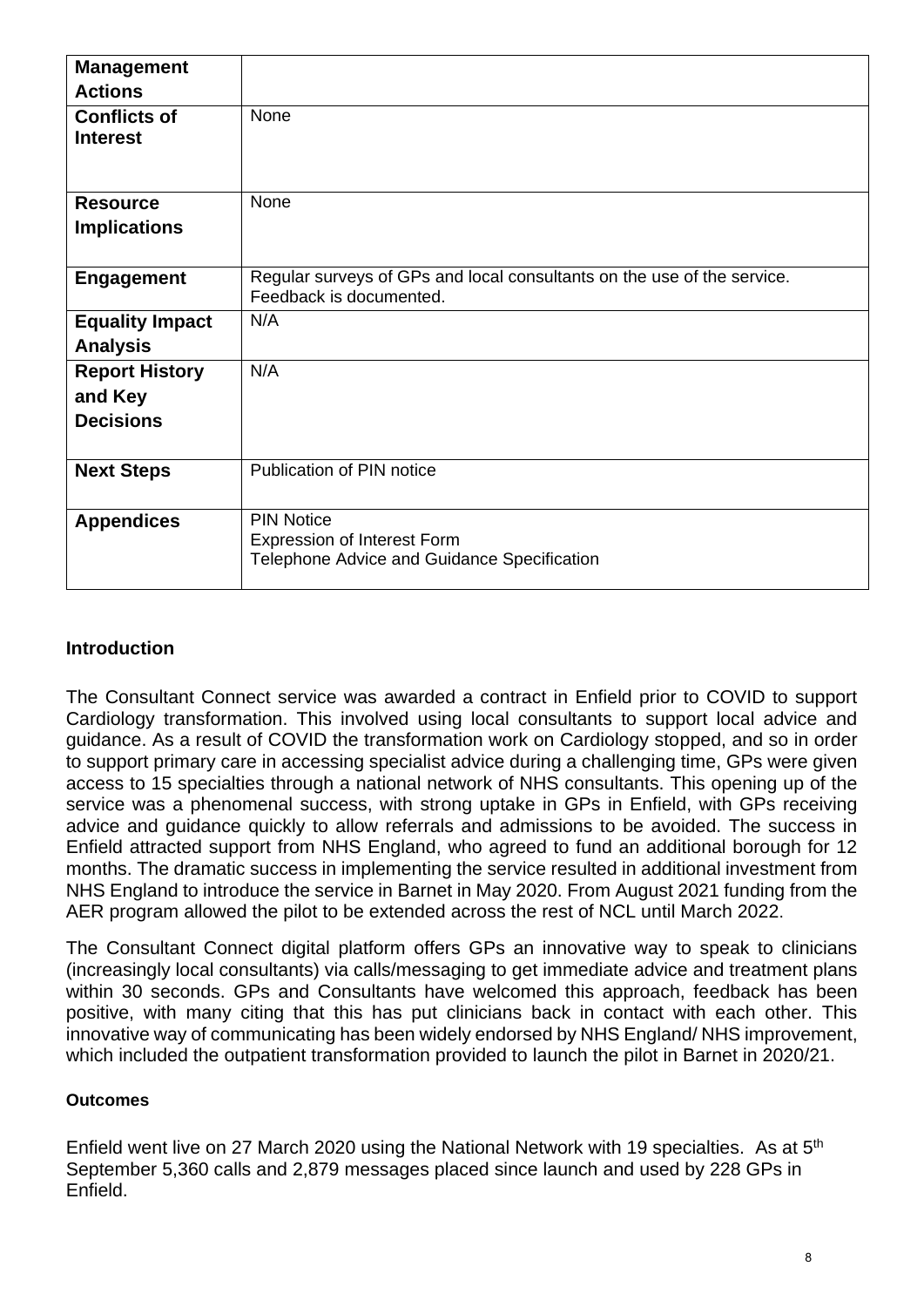Barnet went live 21 May 2020 using the National Network on 6 specialties but now expanded to all specialties. About 2,789 calls and 6,395 messages placed since launch and used by 298 GPs

Since the service has gone live GPs have recorded that the service has avoided 6,800+ outpatient referrals and 235 admissions. In addition 212 messages had led to a 2WW referral recommended. This represents an approximate 60% avoidance of a referral or admission.

Based on a PbR environment the cost/benefits of the service are highlighted in the table below for Enfield and Barnet;

| for Enfield and Barnet;                                   |                                     |                   |                       |          |
|-----------------------------------------------------------|-------------------------------------|-------------------|-----------------------|----------|
| <b>Enfield</b>                                            | <b>Consultant</b><br><b>Connect</b> |                   | <b>Tariff Avoided</b> |          |
| (Population - 349,584)                                    | Cost £                              | <b>Referral £</b> | <b>Admission £</b>    | Saving £ |
| <b>Call to National Network</b>                           | 122,636                             | 580,248           | 173,523               | 631,135  |
| Messages to National Network                              | 67,456                              | 169,273           |                       | 101,817  |
|                                                           |                                     |                   |                       | 732,952  |
| Less annualised charge (includes 1st year start up costs) | 133,938                             |                   |                       | 133,938  |
| <b>Enfield Summary</b>                                    |                                     |                   |                       | 599,014  |
|                                                           |                                     |                   |                       |          |
| <b>Barnet</b>                                             | <b>Consultant</b><br><b>Connect</b> |                   | <b>Tariff Avoided</b> |          |
| (Population - 433,492)                                    | Cost £                              | <b>Referral £</b> | <b>Admission £</b>    | Saving £ |
| <b>Call to National Network</b>                           | 54,882                              | 344,182           | 94,801                | 384,101  |
| Messages to National Network                              | 151,578                             | 387,670           |                       | 236,092  |
|                                                           |                                     |                   |                       | 620,193  |
| Less annualised charge (1st year funded by NHS England)   | 17,333                              |                   |                       | 17,333   |
| <b>Barnet Summary</b>                                     |                                     |                   |                       | 602,860  |

Consultant Connect was launched in Camden, Haringey and Islington from the 4<sup>th</sup> August. Since the launch there have been 87 GP sign ups in Camden, 134 in Haringey and 65 in Islington. There have been 195 calls placed and 40 messages placed. From the outcomes recorded by GPs over 121 referrals and 3 admissions have been avoided. In addition 2 referrals were upgraded to a 2WW.

# **Financial Implications**

Following the extension of the existing Consultant Connect contract in 2021/22, to mobilise the remaining boroughs of Camden, Haringey and Islington, funding was identified from the elective accelerator funding from 1<sup>st</sup> August 2021. This funding has enabled the associated set up costs for all GPs in the additional 3 boroughs, for the remainder of 2021/22 along with the monthly revenue costs.

In 2022/23, the expected steady state financial assumption (that excludes these associated set up costs) to continue the Consultant Connect contract, the monthly revenue implication for the CCG is £24,000 per month for the 5 boroughs. This would encompass all providers in NCL and facilitate the development of NCL wide clinical specialty rotas, with back up from the national network of NHS consultants, the annual revenue cost would be £284,000.

# **Procurement Plan**

Following procurement advice from the CSU Procurement team the intention is to initially publish a PIN – Call for Competition Notice on 1<sup>st</sup> October 2021. The PIN notice will be published for 30 days. Previously the CCG published a VEAT notice awarding the pilot to Consultant Connect until March 2022. The VEAT notice did not attract any challenge.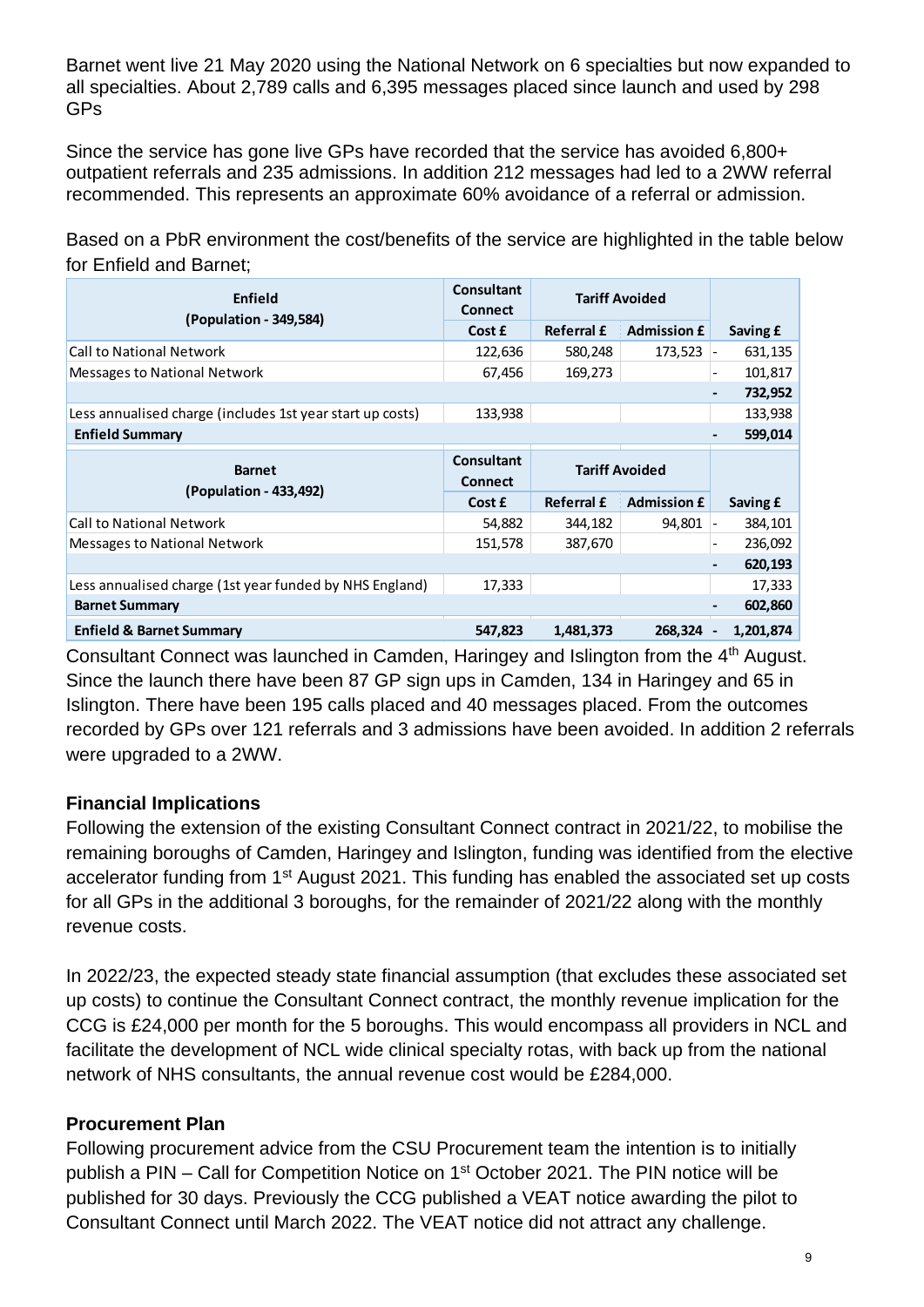Publication of a PIN notice will allow the CCG to understand who is in the market that is interested in providing the service, as per the CCG specification. If only one organisation expresses an interest then the CCG can enter discussions with that organisation to negotiate a direct award. Note that this process does not commit the CCG to complete an award, if terms and conditions are not met that are satisfactory to the CCG.

Following the publication of the PIN notice if more than one organisation expresses an interest in providing the service, then the CCG will undertake a full procurement. The timeline for this procurement is outlined below.

|                    | <b>Action</b>                                                                                                       | <b>Milesto</b><br>ne<br>Comple<br>ted? | <b>Responsibility</b>                  | <b>Start Date</b>        | <b>Finish Date</b>       |
|--------------------|---------------------------------------------------------------------------------------------------------------------|----------------------------------------|----------------------------------------|--------------------------|--------------------------|
| B                  | PIN as a Call for Competition                                                                                       | <b>No</b>                              |                                        |                          |                          |
| 5                  | Draft PIN Notice and Expression of Interest Form                                                                    | No                                     | Procurement//CCG                       | 07/09/2021               | 10/09/2021               |
| 6                  | Publish PIN as a call for competition on Find a Tender                                                              | <b>No</b>                              | Procurement//CCG                       | 01/10/2021               | 01/10/2021               |
| 8                  | Deadline for the expression of interest for PIN as a Call for Competiotion                                          |                                        | Procurement                            | 31/10/2021               | 31/10/2021               |
| 9                  | Review Expression of Interests                                                                                      |                                        | Procurement//CCG                       | 01/11/2021               | 02/11/2021               |
|                    |                                                                                                                     |                                        |                                        |                          |                          |
| $\mathbf{C}$<br>11 | <b>Procurement Documentation Signoff</b>                                                                            | <b>No</b>                              | CCG                                    | 21/09/2021               |                          |
|                    | Finalise Service Specification and Financial Model                                                                  | No                                     |                                        |                          | 08/10/2021               |
| 12                 | CCG approval of Service Specification and Financial Model                                                           | <b>No</b>                              | CCG                                    | 11/10/2021               | 13/10/2021               |
| D                  | <b>Invitation to Tender (ITT)</b>                                                                                   | No                                     |                                        |                          |                          |
| 13                 | <b>Finalise ITT Documentation</b>                                                                                   | <b>No</b>                              | Procurement                            | 21/09/2021               | 08/10/2021               |
| 14                 | Procurement Committee approval of ITT Documentation (Virtual or face to face meeting)                               | <b>No</b>                              | CCG                                    | <b>TBC</b>               | <b>TBC</b>               |
| 15                 | Complete project set up (Upload final documentation, online questionnaire set up and<br>evaluator allocation)       | <b>No</b>                              | Procurement                            | 01/11/2021               | 02/11/2021               |
| 16                 | Issue ITT to bidders who have expressed an interest (EOI)                                                           | <b>No</b>                              | Procurement                            | 03/11/1021               | 03/11/2021               |
| 17                 | Bidder Clarification Question (CQ) deadline                                                                         | <b>No</b>                              | Procurement                            | 22/11/2021               | 22/11/2021               |
| 18                 | Evaluator training                                                                                                  | <b>No</b>                              | Procurement                            | 22/11/2021               | 22/11/2021               |
| 19                 | Tender submission deadline                                                                                          | No                                     | <b>Bidders</b>                         | 03/12/2021               | 03/12/2021               |
| 20                 | Release bids to evaluators for scoring                                                                              | No                                     | Procurement                            | 03/12/2021               | 03/12/2021               |
| 21<br>22           | Dealine for Panel clarification                                                                                     | No<br><b>No</b>                        | Evaluators<br><b>Bidders</b>           | 13/12/2021<br>15/12/2021 | 13/12/2021<br>15/12/2021 |
| 23                 | Deadline for bidders to submit responses to clarification questions<br>Evaluator deadline for completion of scoring | No                                     | Evaluators                             | 17/12/2021               | 17/12/2021               |
| 24                 | Procurement to prepare Moderation Report                                                                            | No                                     | Procurement                            | 20/12/2021               | 21/12/2021               |
| 25                 | Moderation/Consensus meeting/s                                                                                      | No                                     | Procurement//CCG                       | 22/12/2021               | 22/12/2021               |
| 26                 | Procurement to prepare Award Recommendation Report for client approval                                              | <b>No</b>                              | Procurement                            | 23/12/2021               | 24/12/2021               |
| 27                 | Procurement Committee of the approval of Award Recommendation Report                                                | <b>No</b>                              | CCG                                    | <b>TBC</b>               | <b>TBC</b>               |
| 28                 | Procurement to prepare Intention to Award letters for all bidders                                                   | No                                     | Procurement                            | 03/01/2022               | 06/01/2022               |
| 29                 | Intention to award letters approved by SRO                                                                          | <b>No</b>                              | CCG                                    | 07/01/2022               | 11/01/2022               |
| $30\,$<br>31       | Issue intention to award letters to successful and unsuccesful bidders<br>10-day Standstill period                  | <b>No</b><br>No                        | Procurement<br>Procurement             | 12/01/2022<br>13/01/2022 | 12/01/2022<br>24/01/2022 |
| 32                 | Notify bidders of successful completion of Standstill period (public message on portal)                             | No                                     | Procurement                            | 25/01/2022               | 25/01/2022               |
| Е                  | <b>Contract Award and Service Mobilisation</b>                                                                      |                                        |                                        |                          |                          |
| 33                 | Finalise Contract                                                                                                   | <b>No</b>                              | CCG                                    | 26/01/2022               | 28/01/2022               |
| 34                 | Contract signature                                                                                                  | <b>No</b>                              | <b>CCG/Successful</b><br><b>Bidder</b> | 31/01/2022               | 31/01/2022               |
| 35                 | Publish contract award notice on Find a Tender                                                                      | <b>No</b>                              | Procurement                            | 01/02/2022               | 01/02/2022               |
| 37                 | Service Mobilisation                                                                                                | <b>No</b>                              | Successful Bidder                      | 01/02/2022               | 31/03/2022               |
| 38                 | Service Commencement Date                                                                                           | <b>No</b>                              | Successful Bidder                      |                          | 01/04/2022               |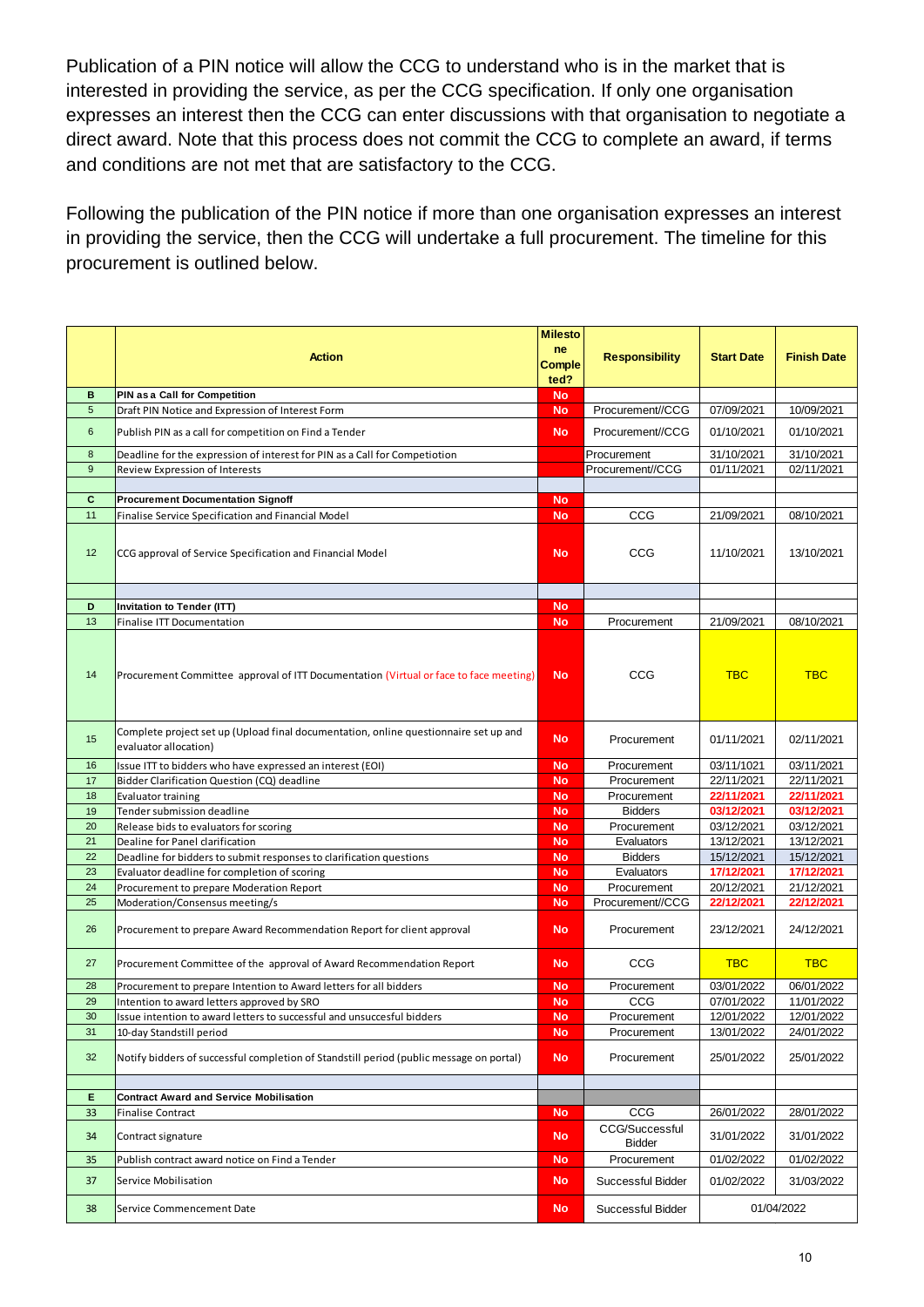# The timetable for a procurement where only one organisation expresses an interest is shown below;

|          |                                                                            | <b>Milesto</b><br>ne   |                                 |                          |                          |
|----------|----------------------------------------------------------------------------|------------------------|---------------------------------|--------------------------|--------------------------|
|          | <b>Action</b>                                                              | Comple<br>ted?         | <b>Responsibility</b>           | <b>Start Date</b>        | <b>Finish Date</b>       |
| B        | PIN as a Call for Competition                                              | <b>No</b>              |                                 |                          |                          |
| 5        | Draft PIN Notice and Expression of Interest Form                           | <b>No</b>              | Procurement//CCG                | 07/09/2021               | 10/09/2021               |
| 6        | Publish PIN as a call for competition on Find a Tender                     | <b>No</b>              | Procurement//CCG                | 01/10/2021               | 01/10/2021               |
| 8        | Deadline for the expression of interest for PIN as a Call for Competiotion |                        | Procurement                     | 31/10/2021               | 31/10/2021               |
| 9        | Review Expression of Interests                                             |                        | Procurement//CCG                | 01/11/2021               | 02/11/2021               |
|          |                                                                            |                        |                                 |                          |                          |
| C        | <b>Procurement Documentation Signoff</b>                                   | <b>No</b>              |                                 |                          |                          |
| 11       | Finalise Service Specification and Financial Model                         | <b>No</b>              | CCG                             | 21/09/2021               | 08/10/2021               |
| 12       | CCG approval of Service Specification and Financial Model                  | <b>No</b>              | CCG                             | 11/10/2021               | 13/10/2021               |
|          |                                                                            |                        |                                 |                          |                          |
| D<br>13  | Negotiate Contract with the only supplier                                  | <b>No</b>              |                                 |                          |                          |
|          | Issue Service Specification and request a proposal                         | <b>No</b>              | CCG<br><b>Bidder</b>            | 03/11/1021<br>17/11/2021 | 03/11/2021<br>17/11/2021 |
| 19<br>20 | Deadline for the submission Proposal                                       | <b>No</b><br><b>No</b> | Evaluators                      | 17/11/2021               | 17/11/2021               |
| 21       | Evaluation of the submitted Proposal<br>Dealine for Panel clarification    | <b>No</b>              | Evaluators                      | 06/12/2021               | 06/12/2021               |
| 22       | Deadline for bidder to submit responses to clarification questions         | <b>No</b>              | <b>Bidders</b>                  | 08/12/2021               | 08/12/2021               |
| 23       | Deadline to complete the evaluation of the proposal                        | <b>No</b>              | Evaluators                      | 13/12/2021               | 13/12/2021               |
| 26       | Draft Contract Award Recommendation Report                                 | <b>No</b>              | Procurement                     | 14/12/2021               | 16/12/2021               |
| 27       | Procurement Committee of the approval of Award Recommendation Report       | <b>No</b>              | CCG                             | <b>TBC</b>               | <b>TBC</b>               |
| 28       | Prepare Intention to Award letters to the Bidder                           | <b>No</b>              | Procurement                     | 21/12/2021               | 23/12/2021               |
| 30       | Issue intention to award letter to the bidder                              | <b>No</b>              | Procurement                     | 24/12/2021               | 24/12/2021               |
|          |                                                                            |                        |                                 |                          |                          |
| Е        | <b>Contract Award and Service Mobilisation</b>                             |                        |                                 |                          |                          |
| 33       | <b>Finalise Contract</b>                                                   | <b>No</b>              | CCG                             | 17/12/2021               | 24/12/2021               |
| 34       | Contract signature                                                         | <b>No</b>              | CCG/Successful<br><b>Bidder</b> | 04/01/2022               | 04/01/2022               |
| 35       | Publish contract award notice on Find a Tender                             | <b>No</b>              | Procurement                     | 05/01/2022               | 05/01/2022               |
| 37       | Service Mobilisation                                                       | <b>No</b>              | Successful Bidder               | 06/01/2022               | 31/03/2022               |
| 38       | Service Commencement Date                                                  | <b>No</b>              | Successful Bidder               |                          | 01/04/2022               |

The following evaluators have been identified should a full procurement be required:

- Dr Nick Dattani Clinical lead
- Ed Nkrumah Director of Performance/SRO
- Stephen Wells Commissioner lead
- Andy Finlay Provider lead (NMUH)
- Emma Casey Quality lead
- Steve Durbin Information Governance lead (tbc)
- Keith Spratt Contacts lead

The PIN – Call for Competition represents the first step of a full procurement as the 30 days would be required to publish the procurement to the market, so no time is lost. The advantage to the CCG is that should only one organisation express an interest, then the CCG can avoid a resource intense full procurement process.

# **Expressions of Interest and Specification**

Both the requirements on the Expressions of Interest response and the specification that will be published are clear on the following key requirements;

• The bidder must be a UK registered company, subject to UK law.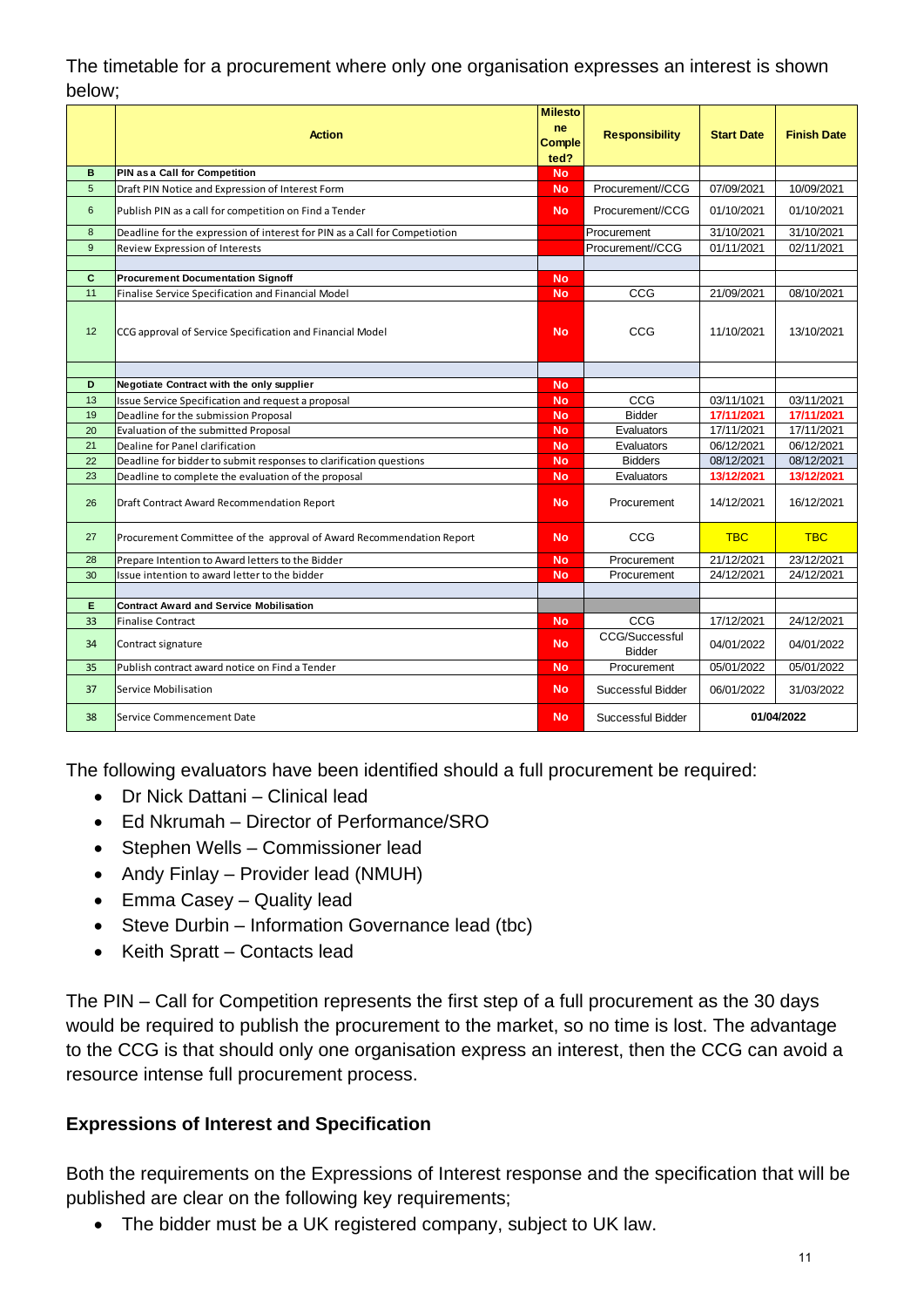- All data must be held and stored in the UK, and be subject to UK data protection laws
- All healthcare professionals on the national network have NHS contracts, have full professional registration and indemnity

The specification has significant detail on the data compliance, including storage and security, and covers the aspects covered under a DPIA (Data Protection Impact Assessment).

The specification also covers the key system requirements that the CCG would expect under a telephone based advice and guidance service. This is based on current experience under the pilot by also influenced by both GPs and local provider colleagues. Key factors are as follows;

- Back up and connectivity from a national network
- Average call answer time
- Average message response time
- Range of specialties covered by national network
- Ability to proactively to engage local healthcare professionals/service managers/providers
- Demonstrate innovative ways to develop the platform to support the healthcare system to be as productive and efficient as possible.

# **Recommendation**

The recommendation to the Procurement Committee is to approve the publication of a PIN – call for competition notice that would allow the CCG to direct award (following negotiation) if there was only one expression of interest. The committee is also asked to note the preparation work undertaken if a full procurement is required.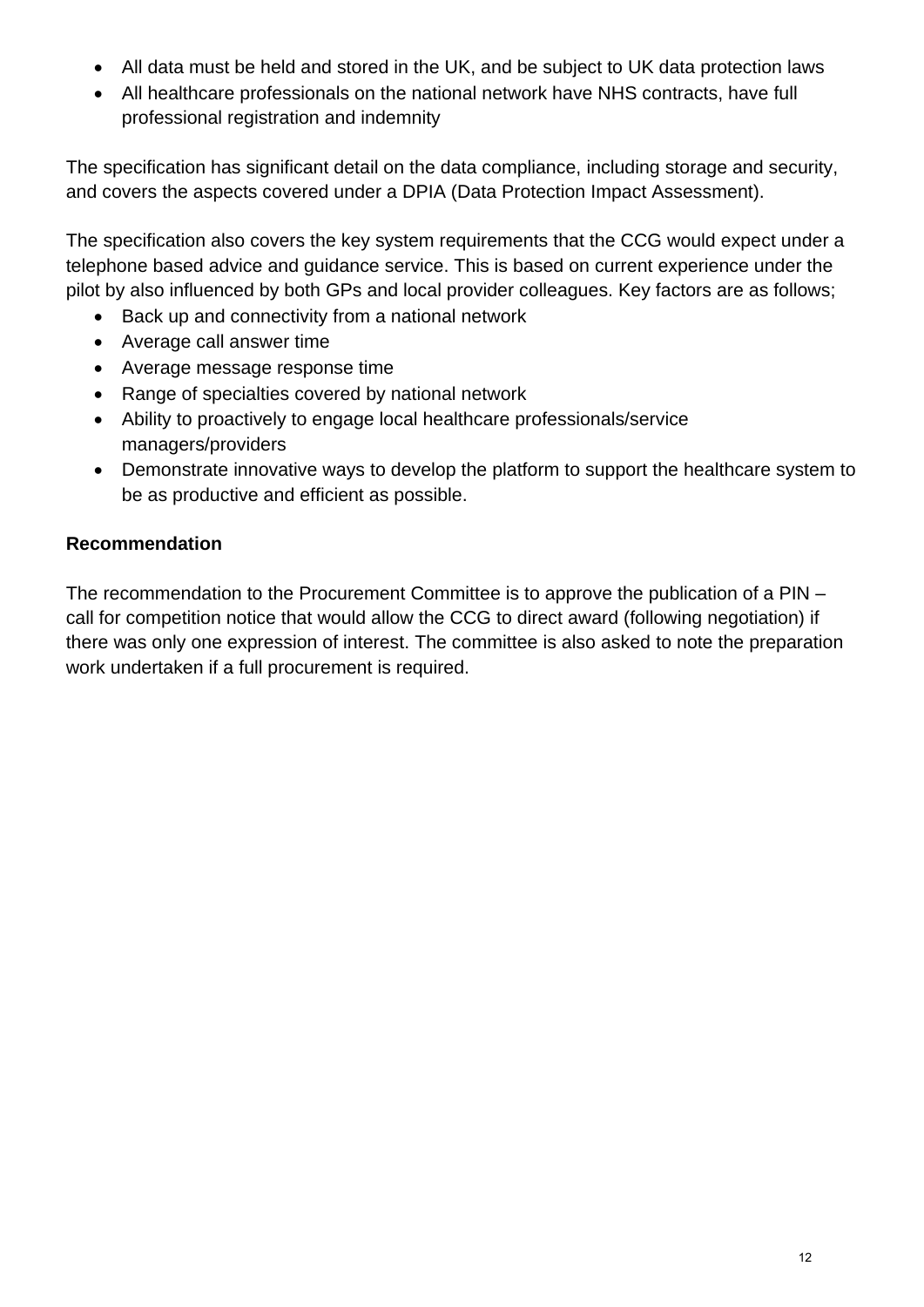# **DRAFT**

# **Telephone Advice and Guidance**

• NHS North Central London CCG

F01: Prior information notice

Call for competition

**Section one: Contracting authoritySection I: Contracting authority**

**one.1) Name and addressesI.1) Name and addresses**

NHS North Central London CCG

2nd Floor Laycock Development Centre

London

N1 1TH

**Contact**

Taofeeq Ladega

**Email**

[nelcsu.clinical-procurement@nhs.net](mailto:nelcsu.clinical-procurement@nhs.net)

**Telephone**

+44 7950839459

**Country**

United Kingdom

**NUTS code**

UKI - London

**Internet address(es)**

**Main address**

<https://northcentrallondonccg.nhs.uk/>

**Buyer's address**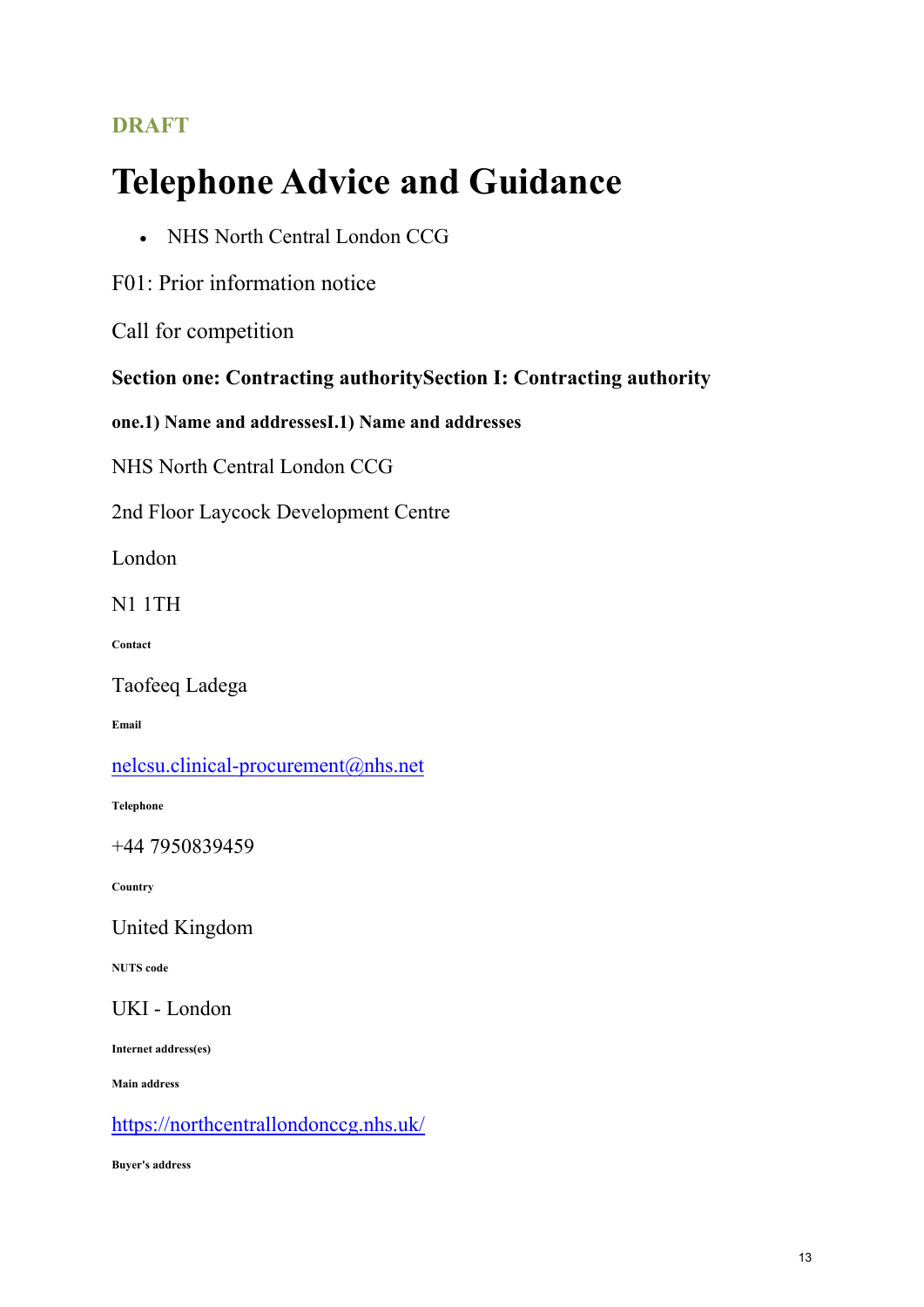# <https://northcentrallondonccg.nhs.uk/>

# **one.3) CommunicationI.3) Communication**

The procurement documents are available for unrestricted and full direct access, free of charge, at

# [https://proContract.due-north.com](https://procontract.due-north.com/)

Additional information can be obtained from the above-mentioned address

Tenders or requests to participate must be submitted electronically via

[https://proContract.due-north.com](https://procontract.due-north.com/)

# **one.4) Type of the contracting authorityI.4) Type of the contracting authority**

Body governed by public law

# **one.5) Main activityI.5) Main activity**

Health

# **Section two: ObjectSection II: Object**

# **two.1) Scope of the procurementII.1) Scope of the procurement**

**two.1.1) TitleII.1.1) Title**

Telephone Advice and Guidance

**Reference number**

PRJ-1066

## **two.1.2) Main CPV codeII.1.2) Main CPV code**

• 85300000 - Social work and related services

## **two.1.3) Type of contractII.1.3) Type of contract**

**Services** 

**two.1.4) Short descriptionII.1.4) Short description**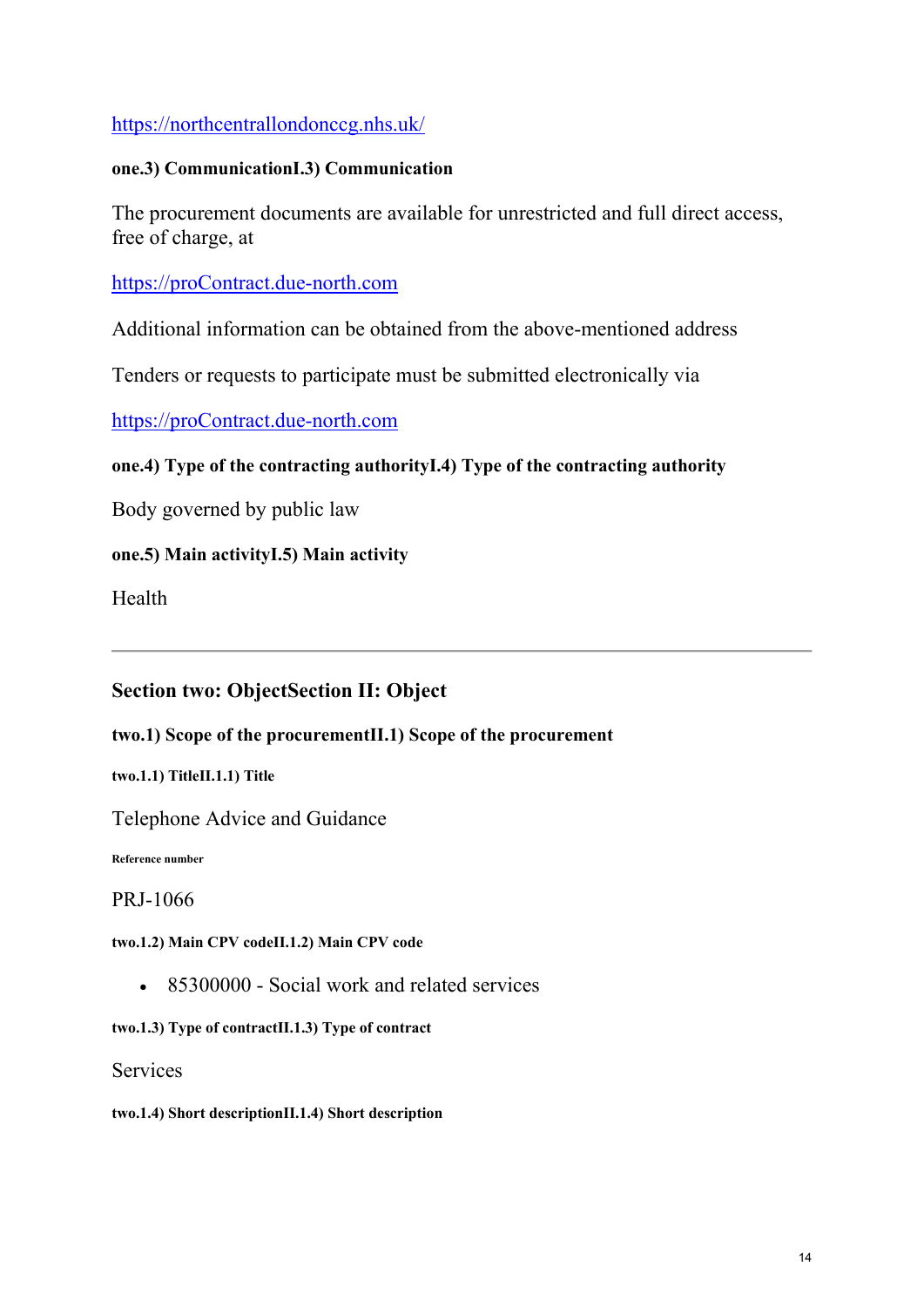North Central London CCG are seeking to commission a digital platform to enable both telephone based and clinically secure photo messaging application for the provision of Clinical Advice & Guidance for a range of clinical specialties.

**two.1.5) Estimated total valueII.1.5) Estimated total value**

Value excluding VAT: £1,440,000

**two.1.6) Information about lotsII.1.6) Information about lots**

This contract is divided into lots: No

# **two.2) DescriptionII.2) Description**

**two.2.2) Additional CPV code(s)II.2.2) Additional CPV code(s)**

• 64210000 - Telephone and data transmission services

## **two.2.3) Place of performanceII.2.3) Place of performance**

#### **NUTS codes**

• UKI - London

**Main site or place of performance**

North Central London

# **two.2.4) Description of the procurementII.2.4) Description of the procurement**

North Central London CCG are seeking to commission a digital platform to enable both telephone based and clinically secure photo messaging application for the provision of Clinical Advice & Guidance for a range of clinical specialties.

The platform will provide a consistent level of stability and importantly a high level of connectivity with exceptional connection times measured in seconds.

The service is able to offer a range of specialties covering both physical and mental health.

The service is integrated with key local providers in North Central London but is entirely backed up by a national network of NHS clinicians.

This ensures that primary care always has access to immediate clinical advice and guidance.

The service also allows clinicians from providers to engage with clinicians in other local providers in NCL as well as the national network, thus facilitating the creation and development of local system working, as part of the future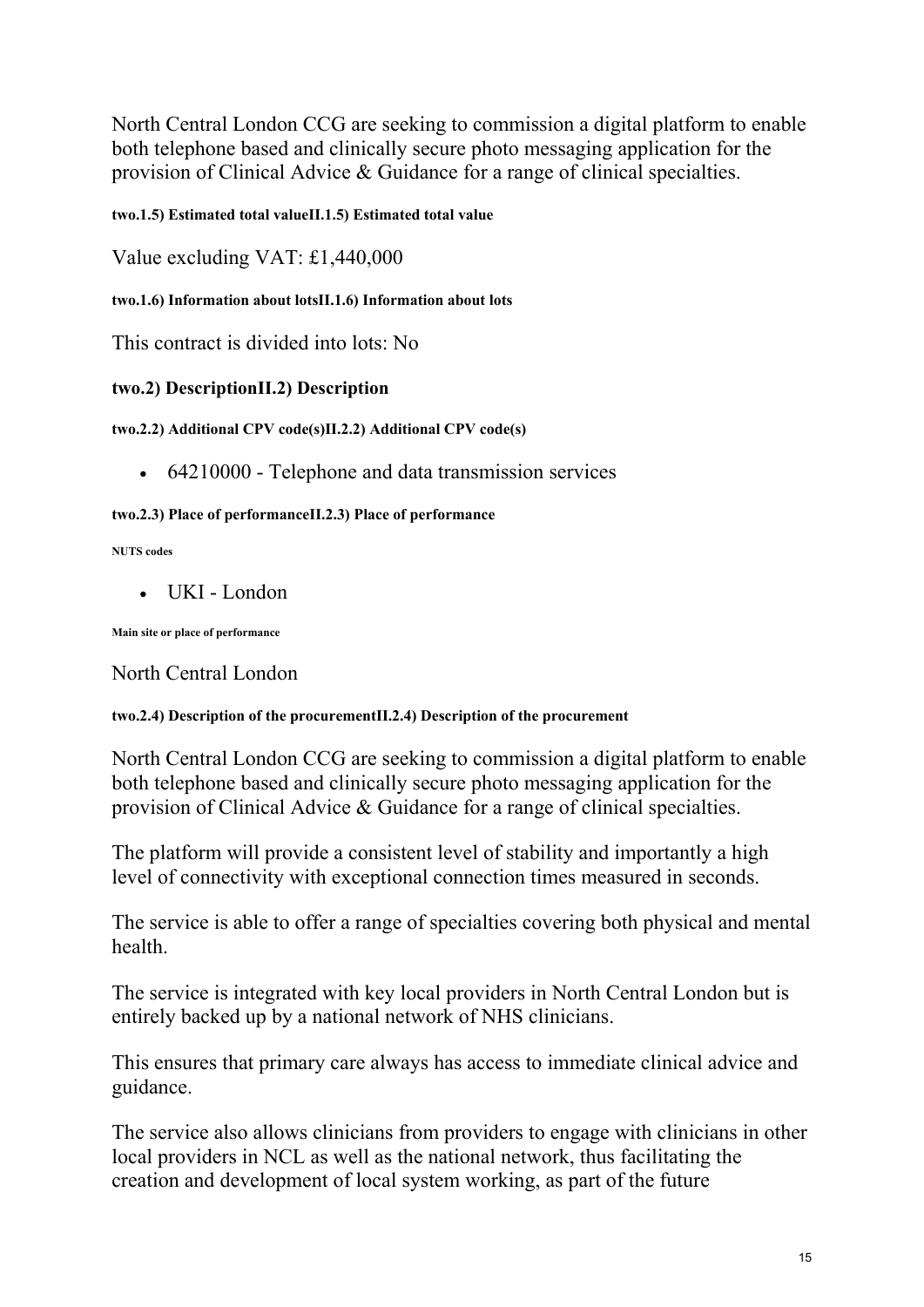development of clinical networks in the North Central London Integrated Care System.

The Benefits

• Better patient experience - improved access to clinical care pathway, avoidance of unnecessary patient visits to hospital, reductions in follow-up visits to GP **Practices** 

• Better GP experience - improved patient management including: patient episodes conclude with no follow-up work, casebased learning, reconnecting with Consultants; more efficient and fully IG-compliant way of taking photo images and transferring to patient records

• Better Consultant experience - improved management of GP clinical advice & guidance including: reduction in inappropriate referrals, reduction in the number of written requests for advice that require responses, reconnecting with GPs

• Better for the hospital and CCG/ICS - establish an NCL system approach with improved clinical networking, full tracking of Advice & Guidance activity, greater 'whole system' efficiency, with savings available to support other hospital and community initiatives

Expected outcomes from this service include:

•Provide timely access to clinical advice and guidance for healthcare professionals

•Enhance and improve access to clinical services through digital technology and innovation

•Provision of consistently high quality service meeting the needs of the clinical service user and improving the timely management of patients

•Provision of a highly stable digital and telephony platform

•Recorded outcomes of clinical advice and guidance to enable clinical audit of the service at specialty level and clinical user level

•High level of clinical user satisfaction from healthcare professionals using and delivering the service

•Supporting service users to access the service in the most supportive and effective way including training, reviewing services at specialty/GP/ GP practice/ hospital provider

Please note that the PIN is being advertised as a call for competition.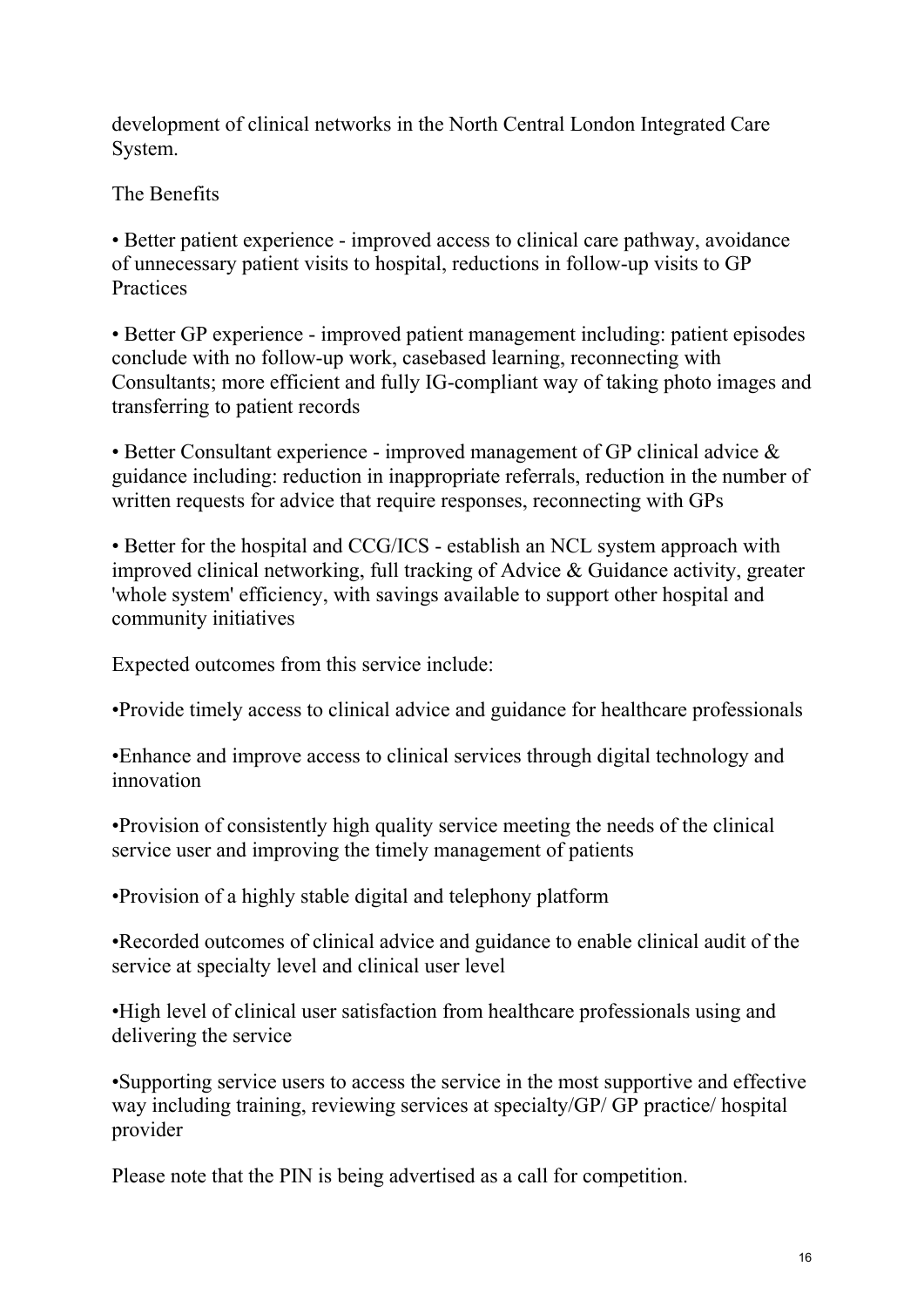The contract is a going to be for 3 year with an option to extend for an additional 2 years.

The Contract is expected to commence on 1st April 2022 , with the possible deadline for delivery of the service being 31st March 2027.

To participate in the procurement exercise, potential bidders will need to register their organisation on our e-tendering portal (if you are not already registered on etendering portal)[\(https://proContract.due-north.com/register\)](https://procontract.due-north.com/register) and express their interest by completing the attached Expression of Interest questionnaire. Your expression of interest will be treated as incomplete should you fail to submit a duly completed expression of interest questionnaire.

The deadline for the expression of interest is 12 noon 31/10/2021

The expression of interest questionnaire is available  $\omega$  (Link to be added once the PIN has been published on Pro-Contract). Interested organisation must download the expression of interest questionnaire. Duly completed expression of interest questionnaire must be submitted via messaging facility on this project on procontract.

If you have any clarification questions please submit it via messaging facility on pro-contract

**two.2.6) Estimated valueII.2.6) Estimated value**

Value excluding VAT: £1,440,000

**two.2.7) Duration of the contract, framework agreement or dynamic purchasing systemII.2.7) Duration of the contract, framework agreement or dynamic purchasing system**

**Duration in months**

36

**This contract is subject to renewal**

Yes

**Description of renewals**

The contract will include an option to extend for further 24 months

# **two.2.14) Additional informationII.2.14) Additional information**

This notice is a call for competition. Interested organisations must inform the contracting authority of their interest in the contract. The contract will be awarded without publication of a further call for competition. In the event that only one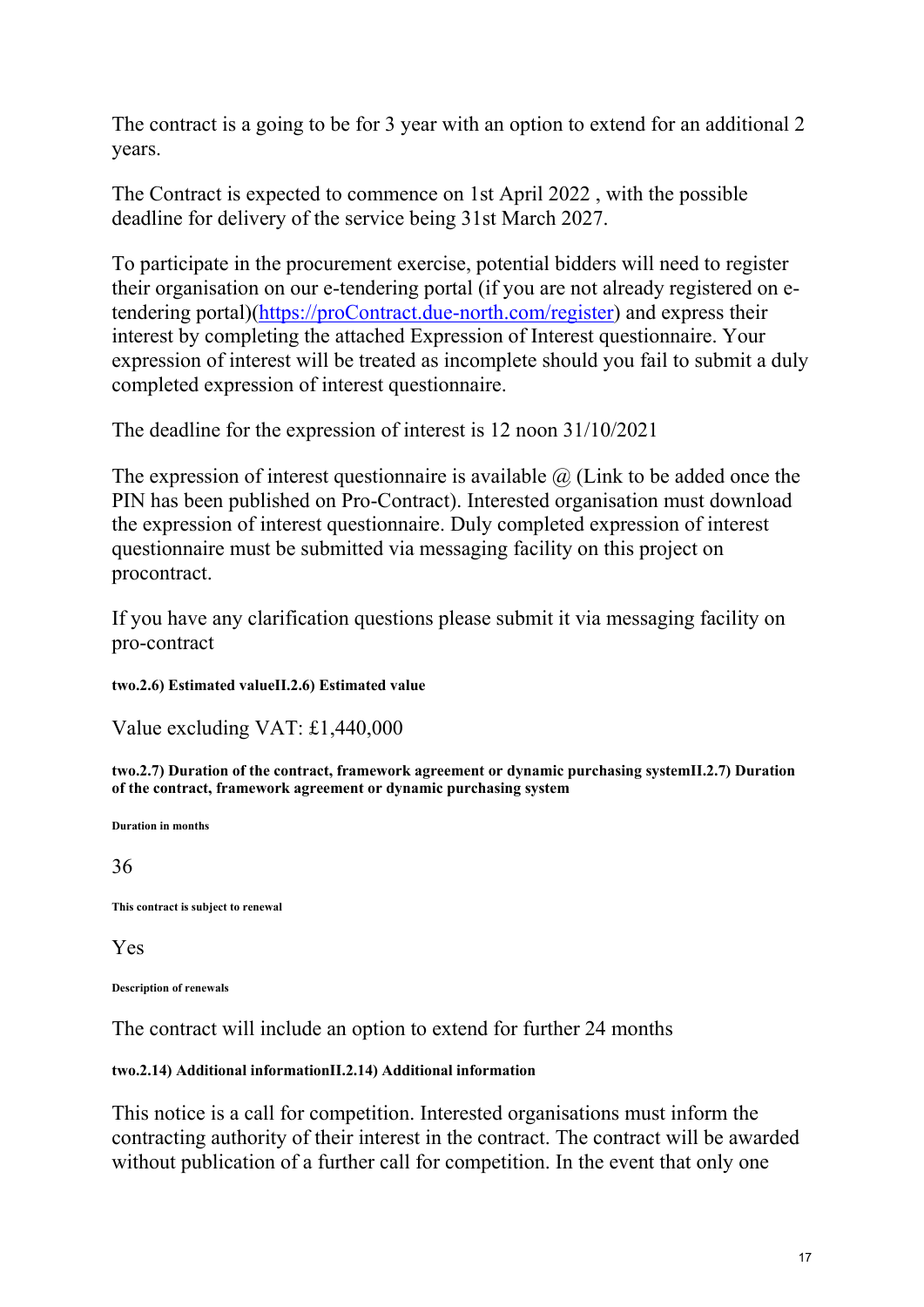organisation expresses an interest and submits a duly completed expression of interest questionnaire, the NCL CCG will have the right to enter into a direct negotiation with that organisation to award a contract.

# **Section three. Legal, economic, financial and technical informationSection III. Legal, economic, financial and technical information**

## **three.1) Conditions for participationIII.1) Conditions for participation**

**three.1.1) Suitability to pursue the professional activity, including requirements relating to enrolment on professional or trade registersIII.1.1) Suitability to pursue the professional activity, including requirements relating to enrolment on professional or trade registers**

**List and brief description of conditions**

Details will be available at the next stage of the procurement.

# **Section four. ProcedureSection IV. Procedure**

## **four.1) DescriptionIV.1) Description**

**four.1.1) Type of procedureIV.1.1) Type of procedure**

## Restricted procedure

**four.1.8) Information about the Government Procurement Agreement (GPA)IV.1.8) Information about the Government Procurement Agreement (GPA)**

The procurement is covered by the Government Procurement Agreement: Yes

## **four.2) Administrative informationIV.2) Administrative information**

**four.2.2) Time limit for receipt of expressions of interestIV.2.2) Time limit for receipt of expressions of interest**

**Date**

18 October 2021

**Local time**

## 12:00pm

**four.2.4) Languages in which tenders or requests to participate may be submittedIV.2.4) Languages in which tenders or requests to participate may be submitted**

English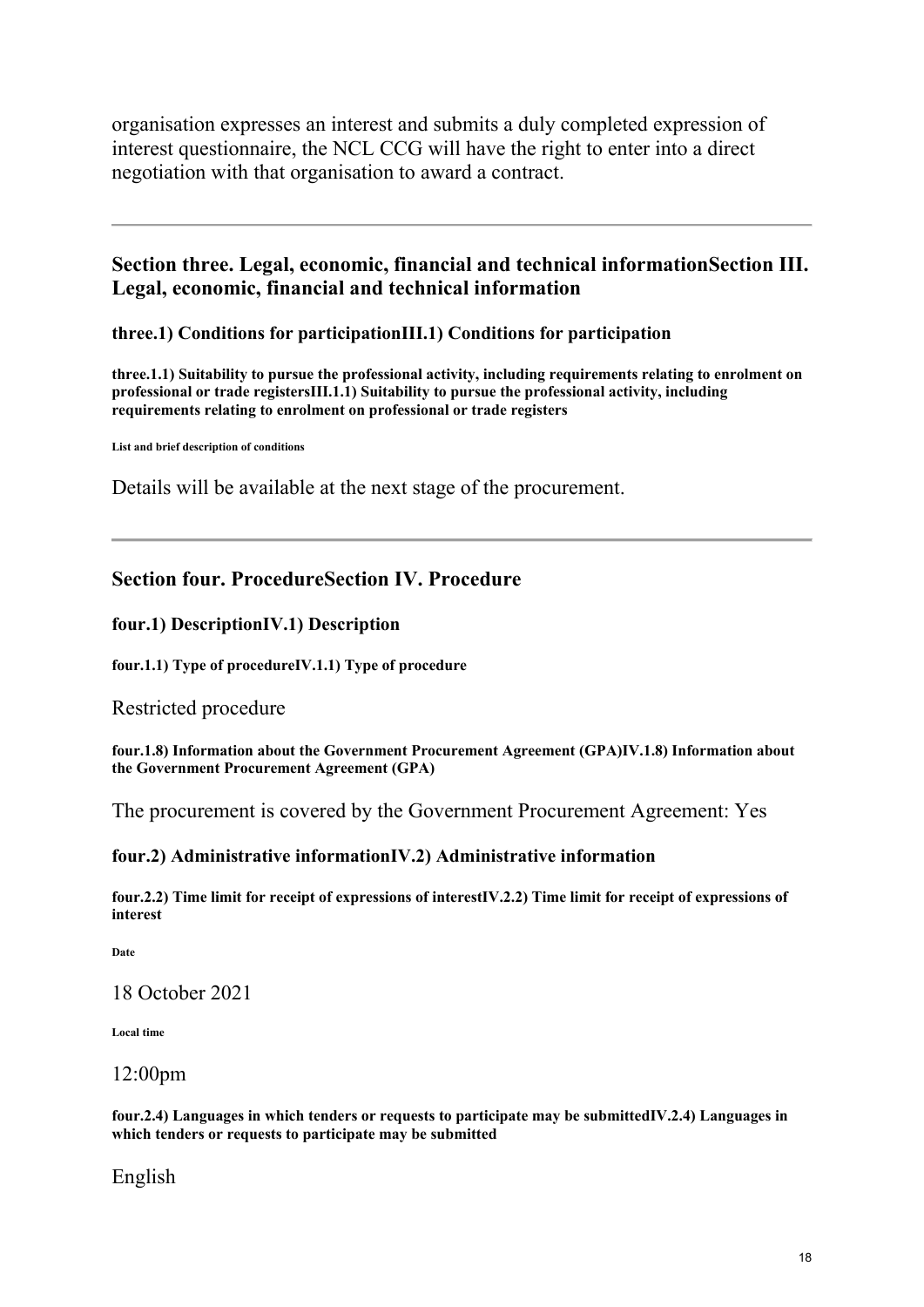# **Section six. Complementary informationSection VI. Complementary information**

**six.2) Information about electronic workflowsVI.2) Information about electronic workflows**

Electronic ordering will be used

Electronic invoicing will be accepted

Electronic payment will be used

# **six.4) Procedures for reviewVI.4) Procedures for review**

**six.4.1) Review bodyVI.4.1) Review body**

NEL

First, 1 Lower Marsh,

Waterloo

SE1 7NT

**Email**

[nelcsu.clinical-procurement@nhs.net](mailto:nelcsu.clinical-procurement@nhs.net)

**Telephone**

+44 7950839459

**Country**

United Kingdom

**Internet address**

[www.nelcsu.nhs.uk](http://www.nelcsu.nhs.uk/)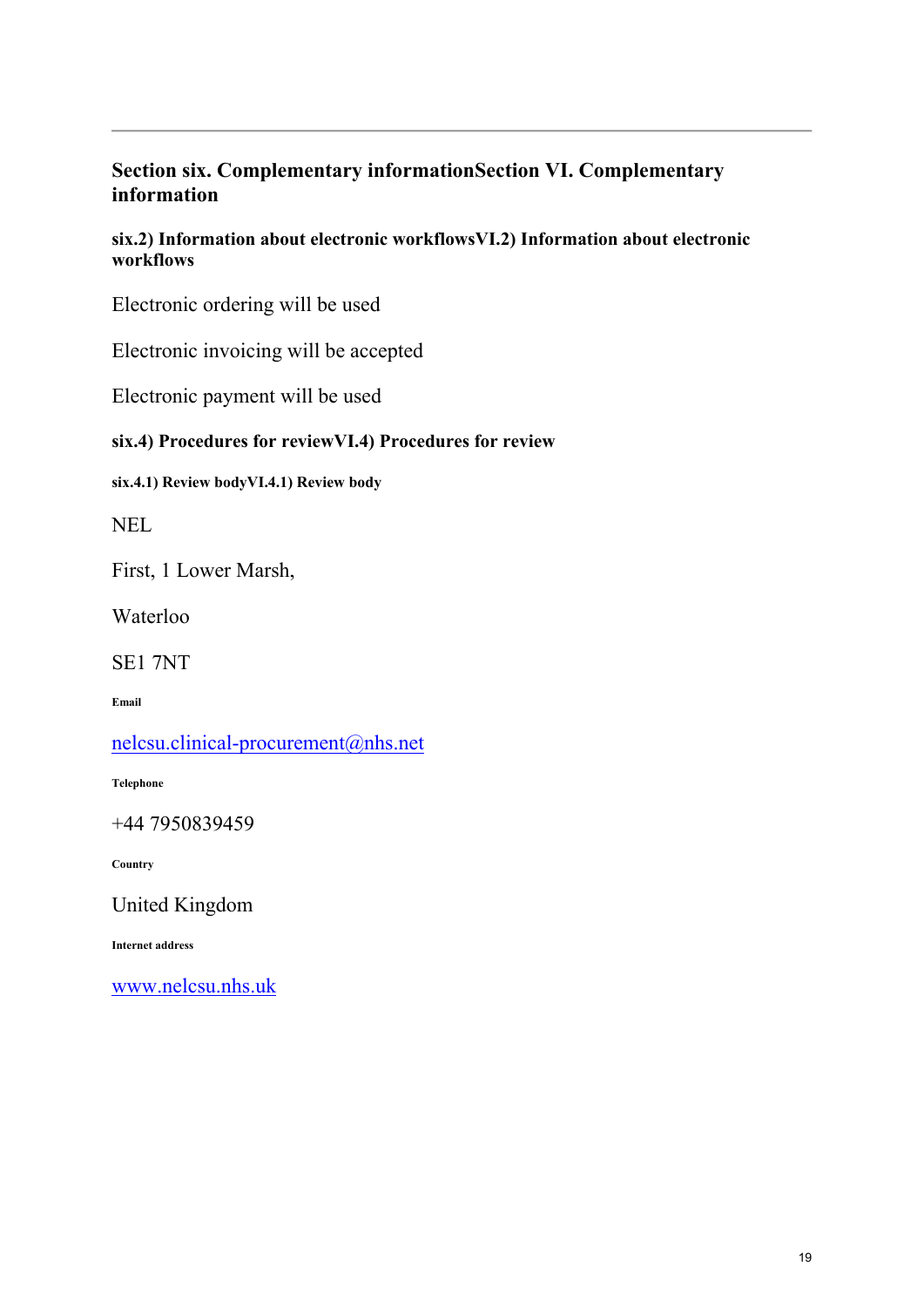



# **Telephone Advice & Guidances**

# **Name of organisation: NCL CCG**

Please provide confirmation that your organisation can demonstrate the following essential criteria:

| No. | <b>Question</b>                                                                                                                                                                                                                                                                                                                                                                                       | <b>Yes</b> | <b>No</b> |
|-----|-------------------------------------------------------------------------------------------------------------------------------------------------------------------------------------------------------------------------------------------------------------------------------------------------------------------------------------------------------------------------------------------------------|------------|-----------|
| 1.  | Can you confirm that your organisation is UK based and is subject to<br>UK law?                                                                                                                                                                                                                                                                                                                       |            |           |
| 2.  | Can you confirm that all data is within the UK and subject to UK data<br>protection laws                                                                                                                                                                                                                                                                                                              |            |           |
| 2A. | Can you ensure that you offer a national network of NHS consultants<br>to support local provision in the following specialties - Urology,<br>Orthopaedics, Rheumatology, Renal Medicine, Paediatrics, Neurology,<br>Haematology, Gynaecology, General Medicine, Gastroenterology,<br>Elderly care, ENT, Diabetes and Endocrinology, Cardiology,<br>Dermatology, Ophthalmology, HIV and Mental Health? |            |           |
| 2B. | Can you confirm that all consultants on the national network are<br>employed directly via the organisation and have NHS contracts and<br>have full professional registration and indemnity?                                                                                                                                                                                                           |            |           |
| 2C. | Can you confirm National network available 7 days a week.                                                                                                                                                                                                                                                                                                                                             |            |           |
|     |                                                                                                                                                                                                                                                                                                                                                                                                       | Answer     |           |
| 3.  | NCL currently place an estimated 30,000 calls, 30,000 message and<br>65,000 photos per annum, please confirm that you can cover this<br>volume of calls/messages through your system. And that it will not<br>increase your current volumes by more than 20%. Please indicate<br>current largest single project and overall total volumes for the last 12<br>months.                                  |            |           |
| 4.  | Please confirm that your national system can currently achieve the<br>following KPIs;<br>1. Out of area support to have a first time connection rate of<br>85% for the last 12 months<br>Average answer rate of calls over the last 12 months < 60<br>2.<br>seconds<br>3. Average message answer rate over the last 12 months < 24<br>hours                                                           |            |           |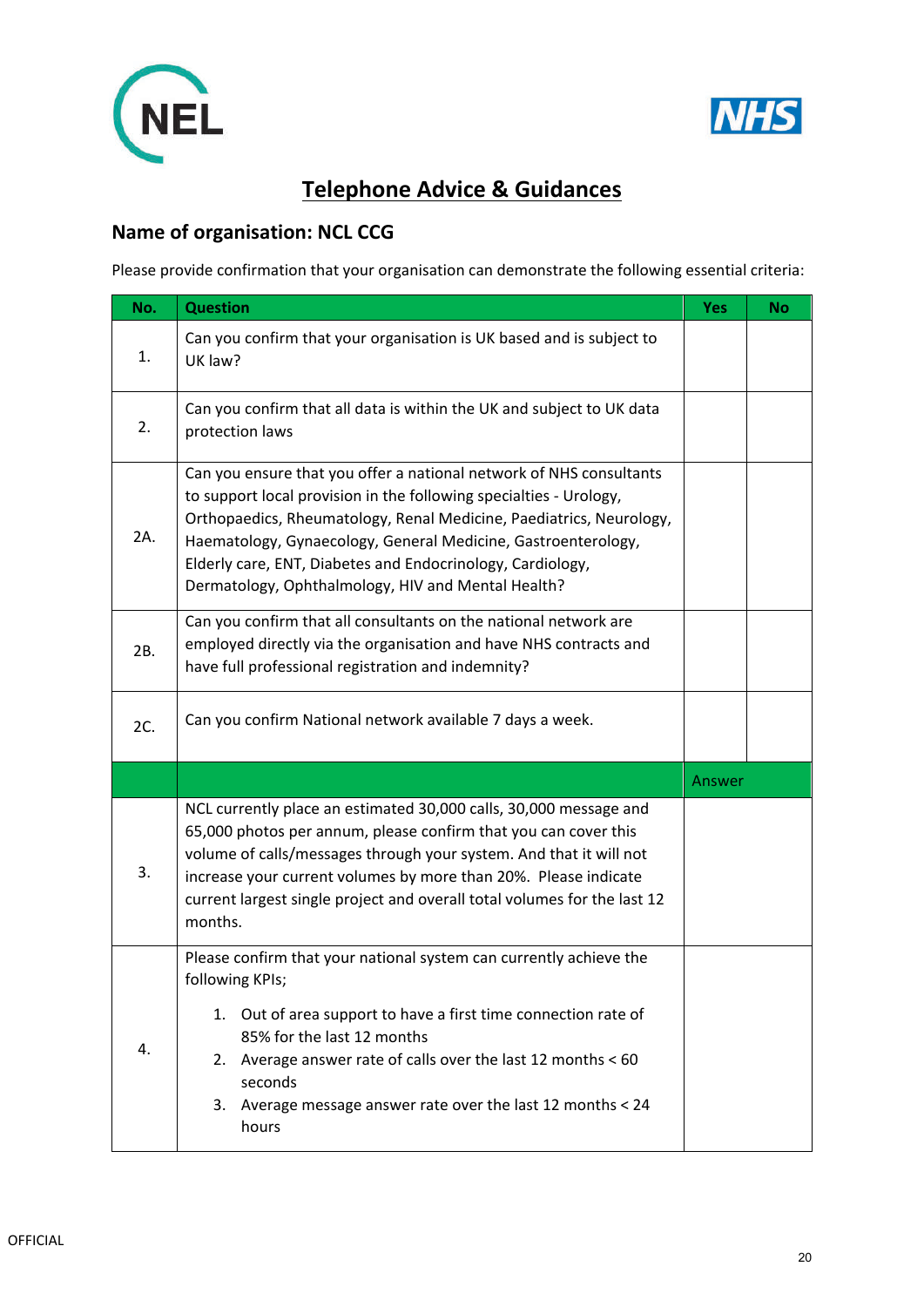



| -5. | Can you confirm which healthcare professionals can use your service?                                                               |  |
|-----|------------------------------------------------------------------------------------------------------------------------------------|--|
| 6.  | Please indicate if you are looking at innovative ways of developing the<br>service, and where you think developments will be made? |  |

## **Contact Name and Role:**

**Organisation:**

**Address:** 

**Landline Number:** 

**Mobile Number:** 

**Email:** 

Please submit the completed form via the message facility for this project on Pro-Contract etendering portal by no later 12 Noon on 31 October 2021. Please note that the commissioners/contracting authority/customer must not be contacted under any circumstances. All communication must be made only via the message facility on Pro-Contract.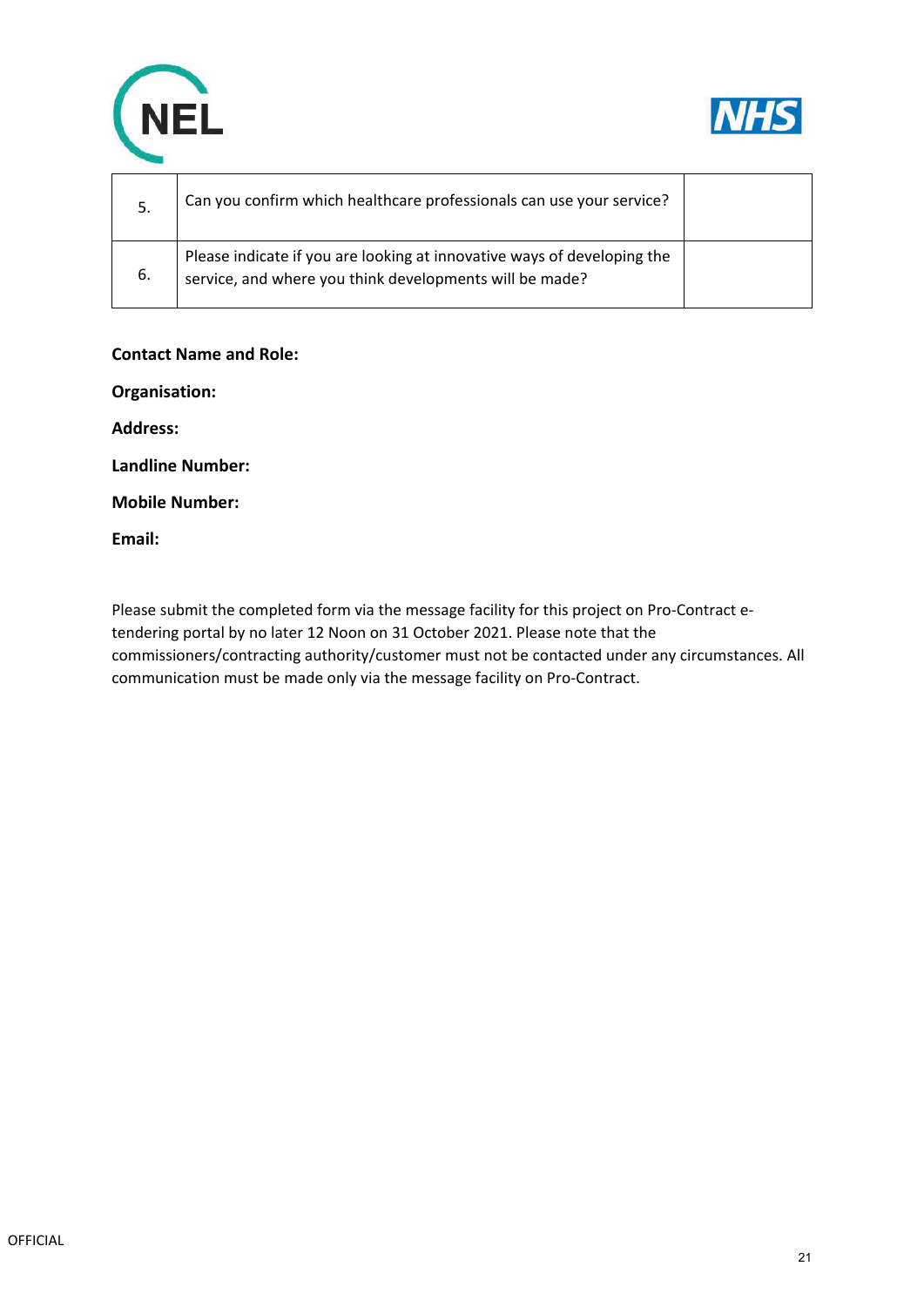# **SCHEDULE 2 – THE SERVICES**

# **A. Service Specifications**

*This is a non-mandatory model template for local population. Commissioners may retain the structure below, or may determine their own in accordance with the Contract Technical Guidance.* 

| <b>Service Specification</b> | <b>TBC</b>                                        |
|------------------------------|---------------------------------------------------|
| No.                          |                                                   |
| <b>Service</b>               | Telephone Based Advice & Guidance                 |
| <b>Commissioner Lead</b>     | North Central London Clinical Commissioning Group |
| <b>Provider Lead</b>         |                                                   |
| <b>Period</b>                | April 2022 - March 2025                           |
| <b>Date of Review</b>        |                                                   |

# **1. Population Needs**

## **1.1 National/local context and evidence base**

## **National/local context:**

The NHS 2021/22 Priorities and Operational planning guidance had as one of its 6 key priorities, to build on what we have learned during the pandemic to transform the delivery of services, accelerate the restoration of elective and cancer care and manage the increasing demand on mental health services.

"The pandemic has had a significant impact on NHS activity, and while the majority of care and activity has been maintained through the winter and the second wave, elective care has been disrupted and there are new demands on mental health services. During the pandemic collaboration across providers helped ensure that every COVID-19 patient requiring hospital treatment received it and staff could work where they were most needed. In addition, pathway changes were rapidly implemented, helping ensure patients were only in hospital if they needed to be. This same approach will now help us transform the design and delivery of services across systems, to reduce unwarranted variation in access and outcomes, redesign clinical pathways to increase productivity, and accelerate progress on digitally-enabled care"

A key part of this priority is identified in the guidance as;

• Embed outpatient transformation, taking all possible steps to avoid outpatient attendances of low clinical value and redeploying that capacity where it is needed, alongside increased mobilisation of Advice & Guidance and Patient Initiated Follow-Up services

As part of the response to the pandemic North Central London CCG piloted the use of a telephone based advice and guidance service.

NCL covers a population of 1.6m residents across five London Boroughs (Barnet, Camden, Enfield, Haringey and Islington). The current pilot in North Central London CCG covers an estimated 30,000 phone calls, 65,000 photos and 30,000 messages per year. Evidence has shown that approviametly 60% of calls avoid a referral or an admission to a specialist service.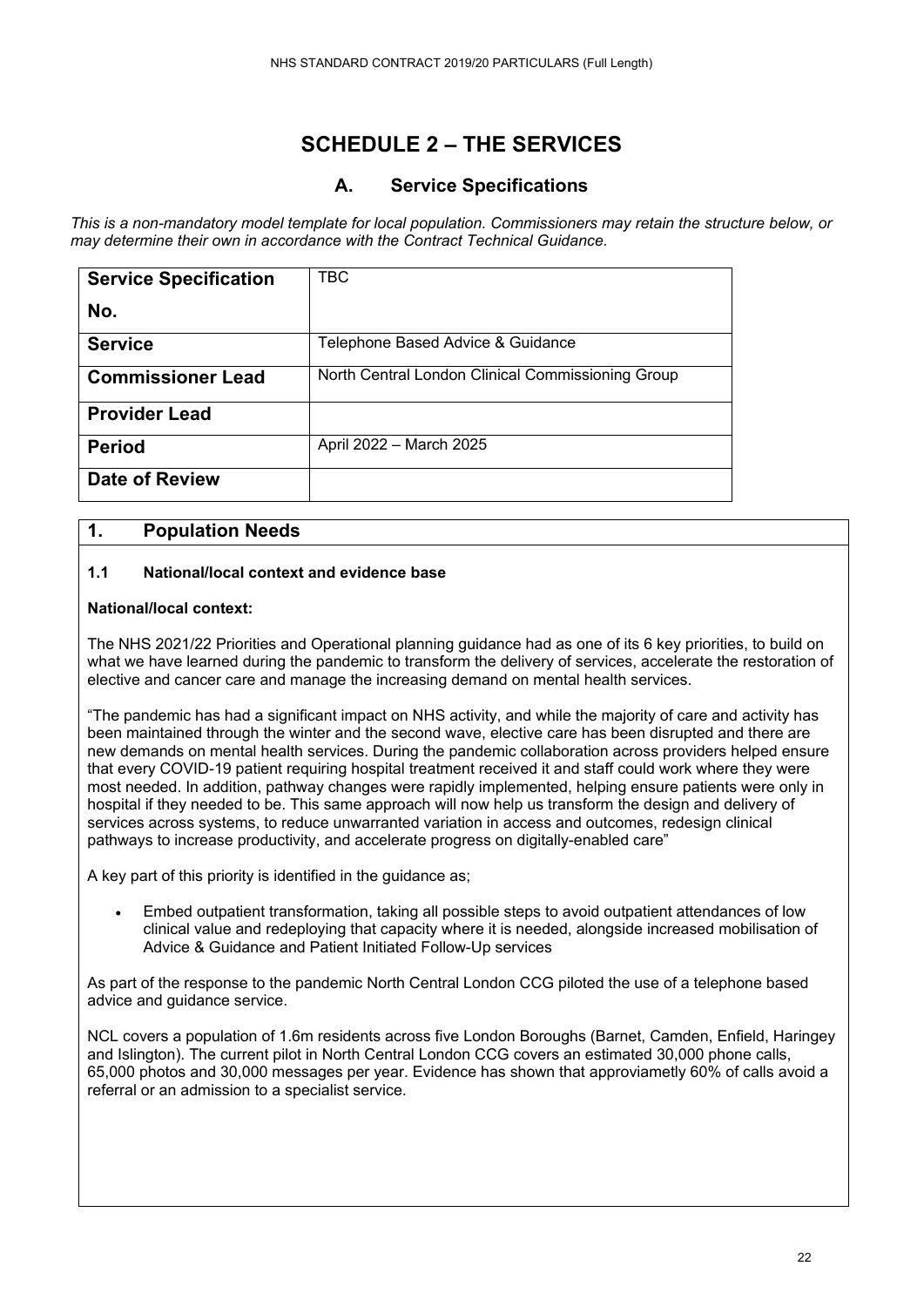# **2. Outcomes**

## **2.1 NHS Outcomes Framework Domains & Indicators**

| Domain 1 | Preventing people from dying prematurely                 | Yes        |
|----------|----------------------------------------------------------|------------|
| Domain 2 | Enhancing quality of life for people with long-term      | <b>Yes</b> |
|          | conditions                                               |            |
| Domain 3 | Helping people to recover from episodes of ill-health or | Yes        |
|          | following injury                                         |            |
| Domain 4 | Ensuring people have a positive experience of care       | Yes        |
| Domain 5 | Treating and caring for people in safe environment and   | <b>Yes</b> |
|          | protecting them from avoidable harm                      |            |

## **2.2 Locally defined outcomes**

#### **The Benefits**

- Better patient experience improved access to clinical care pathway, avoidance of unnecessary patient visits to hospital, reductions in follow-up visits to GP Practices
- Better GP experience improved patient management including: patient episodes conclude with no follow-up work, casebased learning, reconnecting with Consultants; more efficient and fully IGcompliant way of taking photo images and transferring to patient records
- Better Consultant experience improved management of GP clinical advice & quidance including: reduction in inappropriate referrals, reduction in the number of written requests for advice that require responses, reconnecting with GPs
- Better for the hospital and CCG/ICS establish an NCL system approach with improved clinical networking, full tracking of Advice & Guidance activity, greater 'whole system' efficiency, with savings available to support other hospital and community initiatives

## **Expected outcomes from this service include:**

- Provide timely access to clinical advice and guidance for healthcare professionals
- Enhance and improve access to clinical services through digital technology and innovation
- Provision of consistently high quality service meeting the needs of the clinical service user and improving the timely management of patients
- Provision of a highly stable digital and telephony platform
- Recorded outcomes of clinical advice and quidance to enable clinical audit of the service at specialty level and clinical user level
- High level of clinical user satisfaction from healthcare professionals using and delivering the service
- Supporting service users to access the service in the most supportive and effective way including training, reviewing services at specialty/GP/ GP practice/ hospital provider
- Provide CPD accreditation meaning that learning time is recorded and Primary Care clinicians can automatically earn CPD credits.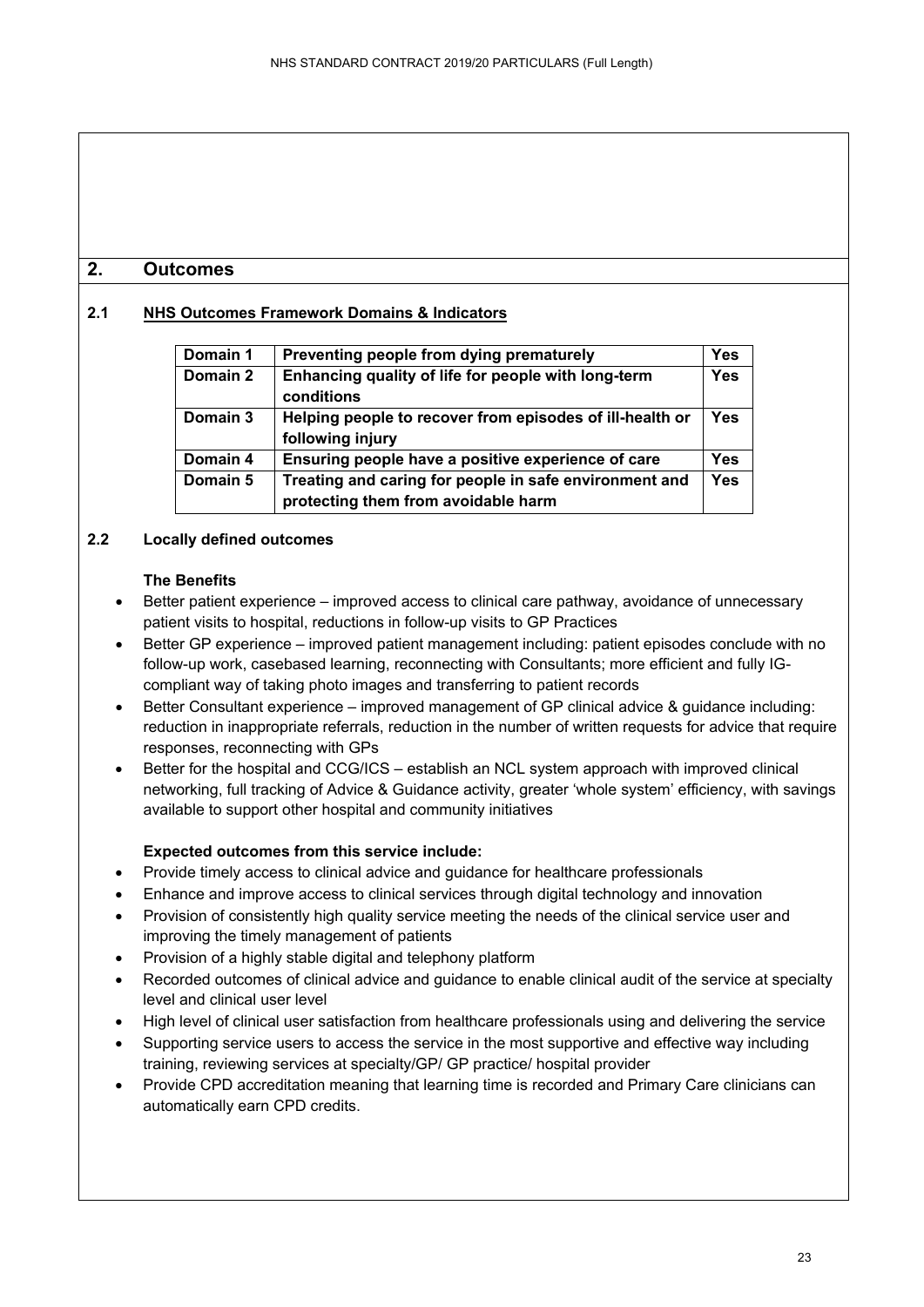## **Key Metrics**

| Outcome 1        | National network percentage first time connection rate         | At least<br>85%                   |
|------------------|----------------------------------------------------------------|-----------------------------------|
| <b>Outcome 2</b> | Average call answer time                                       | <b>Less</b><br>than 60<br>seconds |
| Outcome 3        | Average message response time                                  | <b>Less</b><br>than 24<br>hours   |
| Outcome 4        | GP Feedback – good or very good                                | At least<br>90%                   |
| Outcome 5        | Percentage of calls avoiding a referral/ hospital<br>admission | At least<br>65%                   |
| Outcome 6        | Percentage of messages avoiding a referral                     | At least<br>65%                   |

# **3. Scope**

## **3.1 Aims and objectives of service**

North Central London CCG are seeking to commission a digital platform to enable both telephone based and clinically secure photo messaging application for the provision of Clinical Advice & Guidance for a range of clinical specialties.

The platform will provide a consistent level of stability and importantly a high level of connectivity with exceptional connection times measured in seconds.

The service is able to offer a range of specialties covering both physical and mental health.

The service is integrated with key local providers in North Central London but is entirely backed up by a national network of NHS clinicians.

This ensures that primary care always has access to immediate clinical advice and guidance.

The service also allows clinicians from providers to engage with clinicians in other local providers in NCL as well as the national network, thus facilitating the creation and development of local system working, as part of the future development of clinical networks in the North Central London Integrated Care System.

The system needs to provide evidence of innovation and new health models.

## **3.2 Service description/care pathway**

The service provider will provide;

- A digital platform to provide immediate clinical advice and guidance
- A mobile App to securely take, store and forward photos or files direct to local Consultants in North Central London and/or national NHS Consultants
- The mobile App must be compatible with Android and Apple based smart phones
- Call function compatible with the use of telephone landlines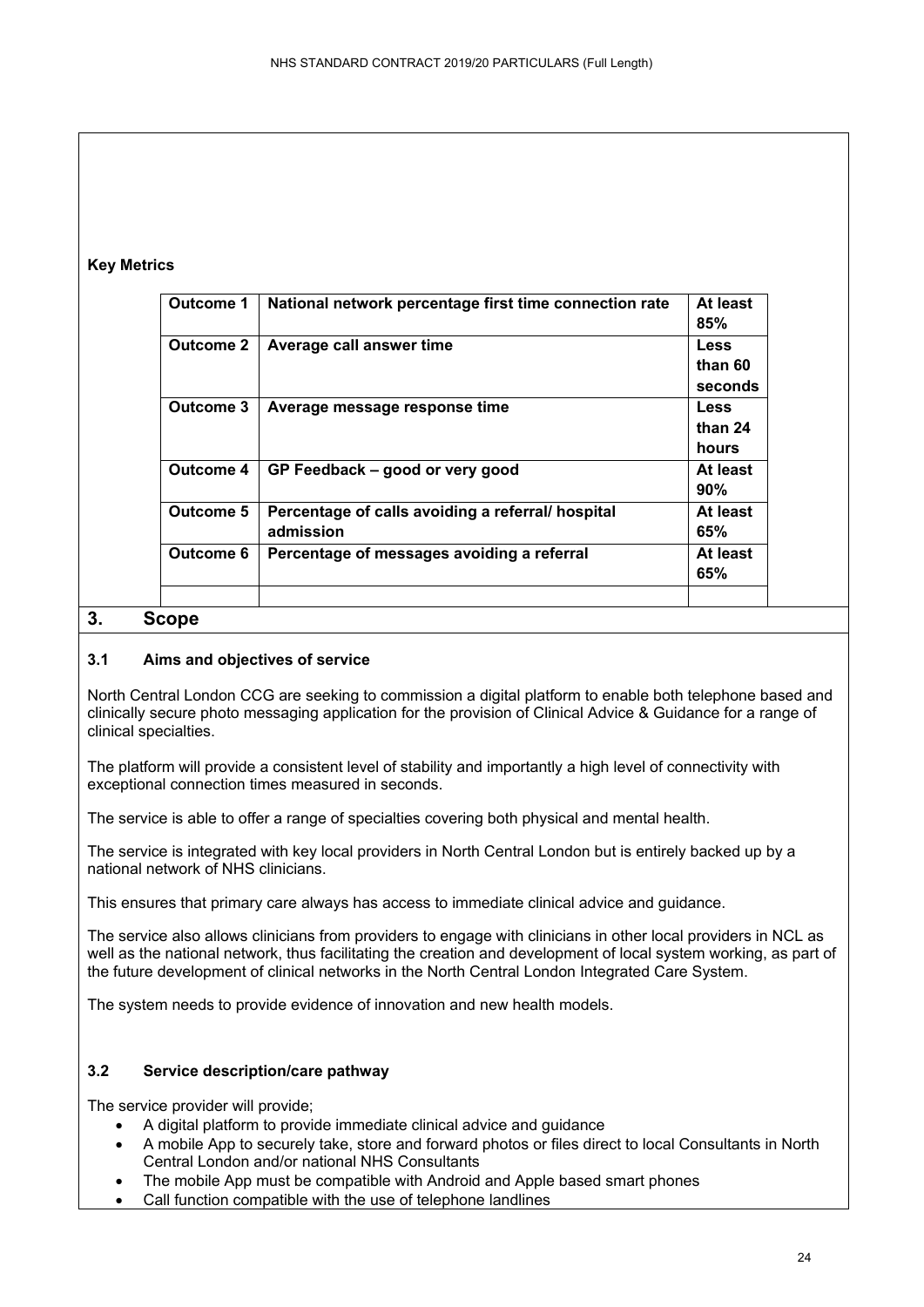- Provide a responsive technical support to clinical users including providing webinars
- Service accessible by healthcare professionals within NCL,
- Provide rota functionality to allow clinicians/providers to manage rotas locally in NCL, as well as by the service provider. Including:
	- o Opt in/Opt out sessions by time/day
	- o Holiday<br>∩ Cover n
	- Cover provided by a national network of NHS Consultants
- Record all telephone calls and photo messages received for clinical audit and education purposes
- Record outcomes from clinical users informed by the outcomes/ Key Metrics described above
- Produce monthly activity reports covering, call log (date/time/length of call), clinical users (GP and GP practice, Consultant, other Healthcare Professionals) at clinical specialty
- Engage with GPs and Providers to promote the use of the service and to develop the service
- Undertake regular surveys of clinical users (GPs, Consultants, Other healthcare professionals by clinical specialty and provider)
- An Information Governance complaint service (NHS England DPIA compliant)
- A national Network of NHS consultants, covering the following specialties; Urology, Orthopaedics, Rheumatology, Renal Medicine, Paediatrics, Neurology, Haematology, Gynaecology, General Medicine, Gastroenterology, Elderly care, ENT, Diabetes and Endocrinology, Cardiology, Dermatology, Ophthalmology, HIV and Mental Health
- A national network that is available 7 days week.
- Patient Initiated Follow Up functionality
- Virtual Hospital to manage patients between primary and secondary care

#### **Clinician to Clinician (Phone, Photo and Messaging)**

The mobile app should provide GPs, paramedics, hospital doctors and community teams with direct and immediate Phone access to each other to discuss patient-specific issues and obtain advice to support patient care in North Central London CCG. The most common use of the System proposed is to enable GPs calling Consultants, Paramedics calling the local emergency team, and Junior Doctors calling Consultants across hospitals – in each case typically for clinical advice and guidance.

The app should also enable clinicians to make IG-compliant use of their personal mobile phone to receive telephone calls and to take Photos which can then be shared with other clinicians (e.g. via eRS, email or directly via the App) and send secure IG compliant Photo Messages.

#### **Telephone Advice and Guidance**

GP calls are made via a smart-phone app to enable connection directly and immediately with Consultants via mobile or broadband signal, presenting the specialty options as an alphabetised 'swipe-down' list. An alternative landline Dial-In Number should also be available for clinicians who do not have access to a mobile phone, particularly if telephone calls are being made in the clinical setting i.e. GP practice, Outpatient clinic.

Once the GP selects the specialty that they wish to talk to, they should be able input the patient's NHS Number for medico-legal tracking purposes. The call then connects directly to the relevant clinical specialty team of local Consultants in NCL via their mobile phones with each Consultant getting circa. 20 seconds to answer the call before it is automatically forwarded on to the next available Consultant on the clinical specialty rota. By connecting to teams of Consultants rather than to individuals the connection rates tend to be high. The order in which Consultants receive calls is based on a Rota of Consultant availability as requested by the hospital and where typically the 'Consultant of the day' will often feature at the top.

Once connected, calls are recorded as highly encrypted, information-governed digital files which provide a medico-legal record that is available to the relevant GP practice and hospital team. The recordings are held in a Secure Virtual Private Cloud which is accessible subject to secure login/password controls.

At the end of the call the GP is asked to stay on the line for a few seconds to rank the outcome; this gives the CCG/HB a broad view as to the effectiveness of the system and their investment in it. Where GPs fail to rank a call outcome the relevant Consultant will receive a text message asking them for their view of the call outcome.

#### **Photo Advice**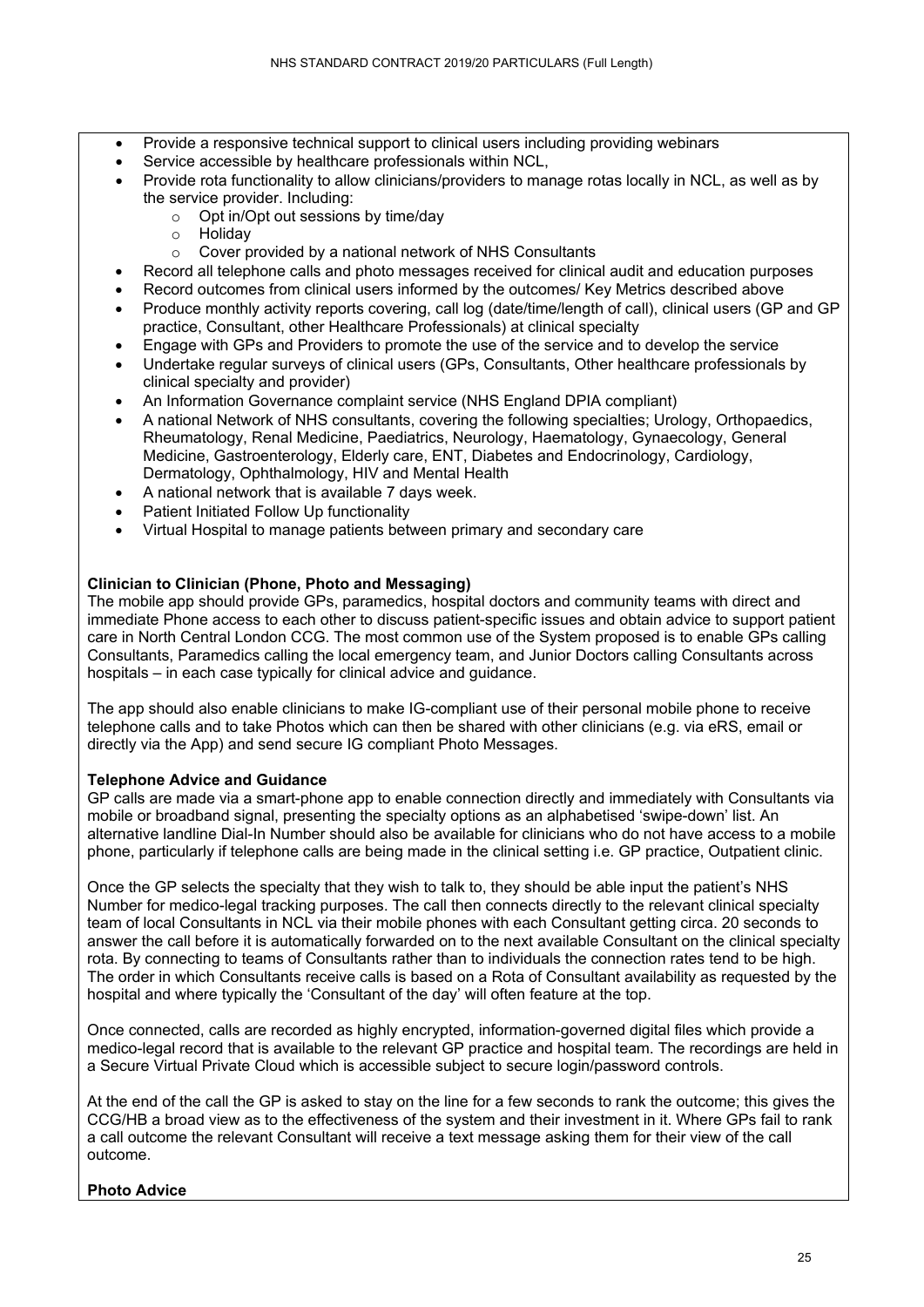The App also enables clinicians to use their own phones to take IG-compliant photos (the photos are not saved on the mobile phone) and transfer them to a desktop for saving to patient records, attaching to eRS referrals or sharing them directly with Consultants to obtain pre-referral advice.

Where photos are shared directly with Consultants they can respond via the secure webportal with simple workflow tracking to ensure that all requests have been dealt with. Once a 2 Photo Advice query is 'closed' the photos and related message discussion are saved as a single PDF document which can be easily attached to patient records.

The photo images and any associated notes are automatically saved as fully encrypted files to the same Secure Virtual Private Cloud as above from where they can be accessed by the relevant GP Practice and Consultant team.

#### **Messaging Advice**

The App version also allows IG-compliant messaging between clinicians via App to App linkage on mobile phones. This is a third communication channel through which a GP can obtain advice from local hospital Consultants either by typing or dictating messages.

Once again, Consultants can respond to GPs via the secure web-portal with simple workflow tracking to ensure that all requests have been dealt with. Once a Messaging Advice & Guidance query has been 'closed' the message discussion is saved as a single PDF document.

As with Photo Advice & Guidance, messaging conversations are saved to a Secure Virtual Private Cloud from where they are accessible to the relevant GP Practice and/or Consultant team.

#### **Consultant Access**

In addition to being able to make Telephone calls across the hospital, take Photos and send Messages, Consultants can also access a telephone directory of local GP practice's in each borough in North Central London (Barnet, Camden, Enfield, Haringey and Islington) in North Central London including Hospital Switchboard Numbers plus Bypass Numbers where they are available.

## **3.3 Population covered**

Healthcare professionals working in North Central London.

## **3.4 Eligibility criteria**

All GPs and associated healthcare professionals registered to a GP practice within NCL CCG Healthcare professionals within NCL provider organisations

#### **3.5 Interdependence with other services/providers**

The service should provide local rotas involving but not limited to the key NCL NHS organisations;

- Royal Free London Hospitals NHS Foundation Trust
- North Middlesex University Hospital NHS Trust
- University College London Hospital NHS Foundation Trust
- Whittington Healthcare NHS Trust
- Barnet, Enfield and Haringey Mental Health Trust
- Camden & Islington NHS Foundation Trust
- Royal National Orthopaedic Hospital NHS Trust
- Moorfields Eye Hospital Foundation NHS Trust

## **4. Applicable Service Standards**

#### **4.1 Applicable national standards (e.g. NICE)**

NHS England 2021/22 Priorities and Operational Planning Guidance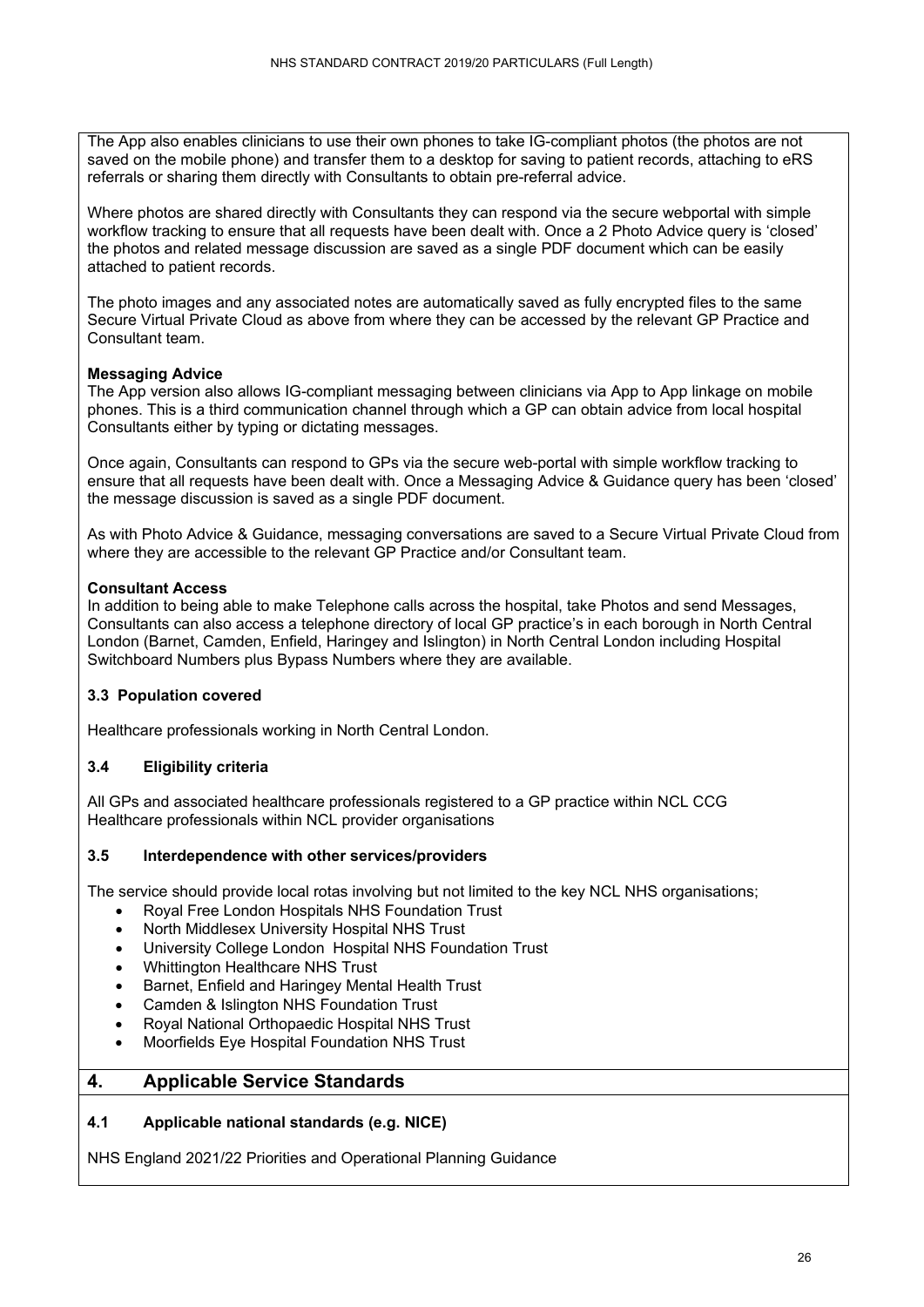#### **4.2 Applicable standards set out in Guidance and/or issued by a competent body (e.g. Royal Colleges)**

#### **4.3 Applicable local standards**

To be confirmed

#### **4.4 Governance and security**

#### **Clinical Governance**

The service is, in essence, the provision of a digital telecommunication system and does not comprise the provision of any form of clinical service.

#### **Governance**

Ensure compliance with Information Commissioners Office (ICO), UK General Data Protection Regulation and NHS Data Security and Protection Toolkit (DSPT) regulatory requirements.

#### **PID (Patient Identifiable Data) involved**

PID is stored in the form of fully encrypted Phone call recordings, Photos and/or Messaging relating to an advice conversation between clinicians or between clinicians and patients, together with the relevant patient's NHS Number.

The PID comprises 'use of existing information in different ways' rather than comprising 'new information'. This is on the basis that this initiative enables GPs to obtain advice on patient specific issues immediately and via Phone, Photo or Messaging rather than their having to write letters or emails where replies can often be delayed.

#### **Justification for retaining PID**

Phone call recordings, Photos and Messages are retained as part of the patient's primary care record. As such the data needs to be patient identifiable. Legal basis for retaining PID Common law purposes - sharing information for direct care is on the basis of implied consent, which may cover administrative purposes where the patient has been informed or it is otherwise with their reasonable expectation. This approach is valid for confidentiality purposes (common law duty of confidence), provided the patient is appropriately informed, or the proposed activity is obvious or can be reasonably expected

#### **GDPR**

In seeking advice GPs generally rely on 'Public Task' as the legal basis – processing being necessary for the purposes of preventative or occupational medicine, for assessing the working capacity of the employee, medical diagnosis, the provision of health or social care or treatment or management of health or social care systems and services on the basis of Union or Member State law or a contract with a health professional

#### **Who is responsible for the PID?**

The CCG acts on behalf of constituent practices (Data Controllers) to provide the Provider (Data Processor) with clear instruction as to how that data is to be retained and how it can be used. The Provider, acting as Data Processor, is however responsible for safe storage of the PID.

#### **PID Storage**

The PID, all of which is fully encrypted, is retained within a Secure Virtual Private Cloud that is dedicated to the Provider. Must meet TIA-942 Tier 4 standards. Details at: https://www.digitalmarketplace.service.gov.uk/g.cloud/services/514855320331555 (Source: UK Government's Services Marketplace).

The **Secure Virtual Private Cloud** must be physically located in the UK with high physical security and ISO/IEC 27001 certification. No data associated with the service is stored in any other territory. The App has been developed in accordance with Open Web Application Security Project (OWASP) Standards and is Cyber Essentials Plus certificated.

The only data stored on the Cloud is the patient's NHS Number, the Phone call recording of the conversation between GP and Consultant and any associated Photos or Messaging.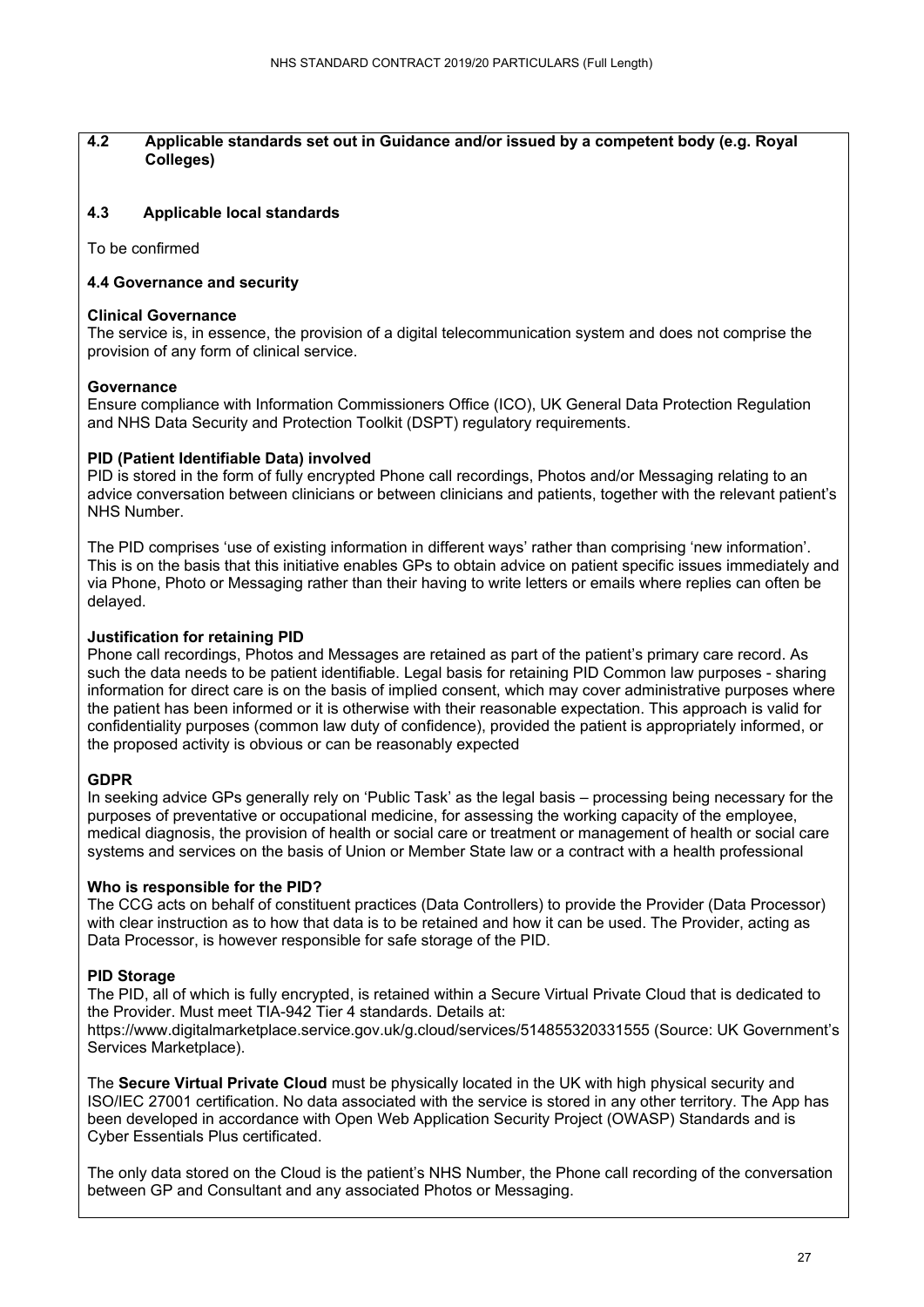Access to PID is via secure web-portal and is controlled via a long random password/username combination with Advanced Encryption Standard (AES) encryption:

• Data-in-transit is controlled via username and password combinations (with ~238 bits of entropy) with all data transfer between servers employing strong cryptography (TLS 1.2 with

TLS\_ECDHE\_RSA\_WITH\_AES\_128\_GCM\_SHA256).

• Data-at-rest is encrypted with AES-256, with each file using a unique key and keys stored encrypted (also using AES-256) via a master key. The master keys are regularly rotated. Only authorised users from the relevant organisation can access relevant PID

Data Storage is subject to annual penetration tests performed by a National Cyber Security Centre (NCSC) approved and CHECK certified provider.

#### **How long is PID to be retained?**

PID will be retained in accordance with Department of Health guidelines or in accordance with any alternative instruction from the Data Controller.

#### **Retention of NHS Numbers**

NHS Numbers are entered by clinicians when initiating a Phone call, a Photo or a Message, or by a patient when initiating a Phone call. The NHS Numbers are held within the Secure Virtual Private Cloud. NHS Numbers are not saved or stored on any telephone/smartphone handset.

#### **Retention of Phone Call Recordings**

Phone call recordings are made whilst the conversation is ongoing with the completed file being held only within the Secure Virtual Private Cloud. Call Recordings are not saved on any telephone/smartphone handset.

#### **Retention of Photos**

Photos can be created by a GP where they use the mobile App.

The Photos are saved directly to the Secure Virtual Private Cloud. Photos are not stored on the GP's mobile phone handset and a 'do-not-cache directive' is placed on the images thus rendering them irrecoverable other than by approved users accessing them via the secure web-portal.

#### **How is data quality checked?**

The PID comprises Phone call recordings, Photos and Messages. These are media files generated directly by clinicians or patients via the Consultant Connect platform. As media files they do not require checking other than regular confirmation that the media files are indeed being generated and stored.

#### **How is information to be transported?**

The information is not transported. Instead it is accessed via a secure web-portal which is only accessible by authorised clinicians subject to secure login and password access.

#### **Who will be able to access the PID?**

The fully encrypted Phone call recording, Photos and Messages are accessible to the relevant GP Practice and the relevant trust/hospital team subject to secure access controls.

#### **Confidentiality and password security**

Unique logins and initial passwords are allocated to all authorised Users. Upon initial login, the User is required to agree to terms of confidentiality and is required to change their password.

## **Password security conditions**

It is expected these will include:

• Password must be a minimum of 8 digits, including 1 upper case letter, 1 lower case letter and 1 number.

• User accounts are locked where there are 3 sequential failed login attempts – any 3 sequential failed logins (even if over an extended period) would lead to lockout; if 2 failed logins are followed by one successful one then the failed login 'count' is set back to zero.

• Users are automatically logged out where their screen has been inactive for 10 minutes.

Industry best practice is that Users are not forced to change their passwords in order to minimise the risk that they write the passwords down. However, where CCG, trust/hospital and/or GP practices require a regular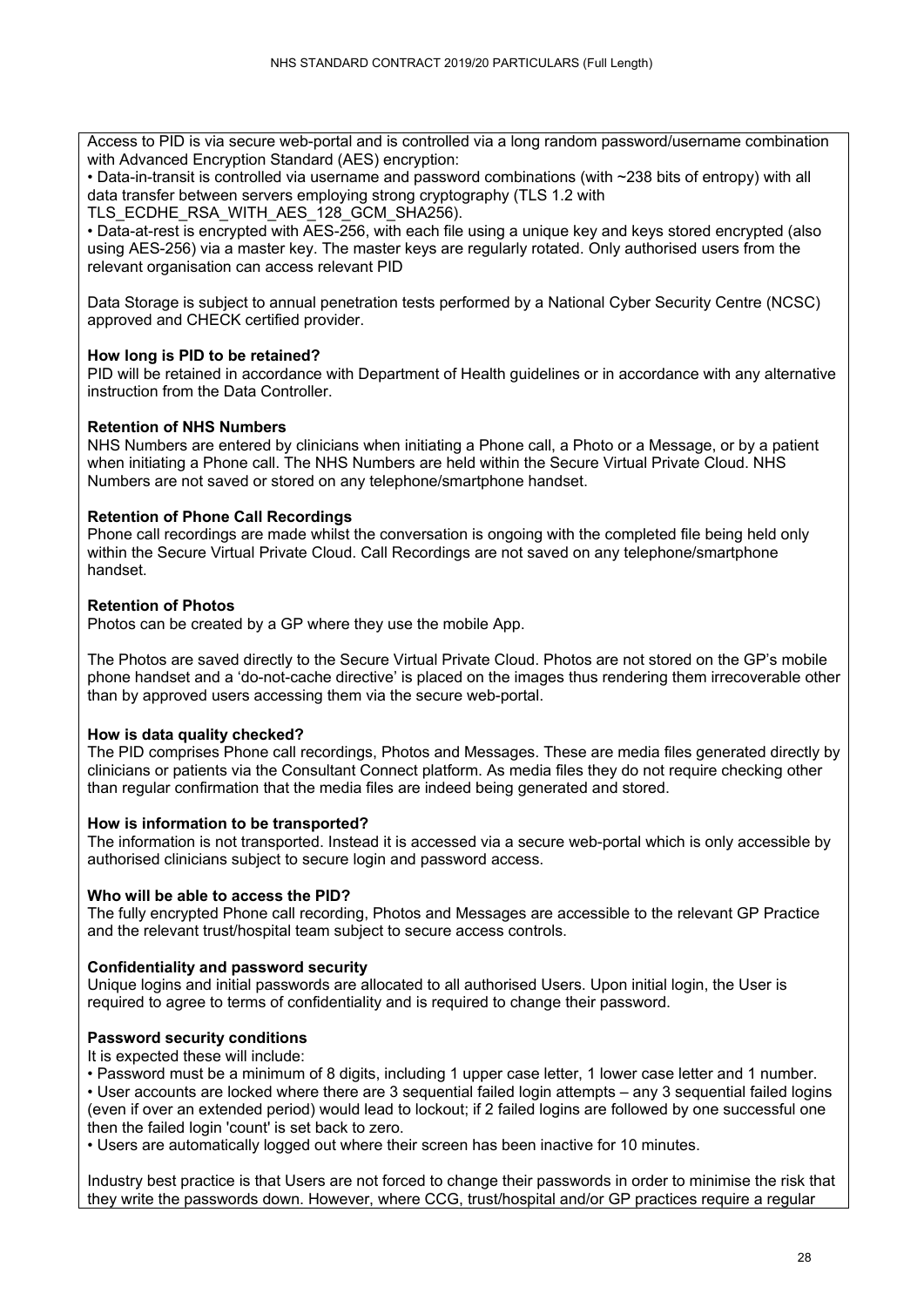change to passwords there is a system facility to do this where frequency can be set for each CCG, trust/hospital, GP practice.

#### **Access audit trail**

All access to PID is tracked and audited regularly.

#### **Patient consent**

Prior to seeking specialist advice, a clinician will discuss/agree this with their patient and explain that this advice will be stored as part of their medical records. This is already the case where GPs for example seek specialist advice by contacting a hospital team via the hospital switchboard or in writing.

#### **Data subject rights**

Data Subjects have the following rights as set out in the GDPR Privacy Notices; these rights can be actioned at any time:

- Access to their data a copy of the information about them that is held.
- Erasure of their data removal of their data
- Restriction of processing restriction in the way their data is processed
- Objection Correction of any erroneous data
- Data Portability Transfer of their data to another provider of services

• Complaint – they can complain to the Information Commissioners Office (0303 123 1113 or via [www.ico.org.uk\concenrs\)](http://www.ico.org.uk/concenrs)

#### **Data redaction and data transfer/portability**

PID will be deleted/transferred upon receipt of written authorisation from the Data Controller.

Once any data transfer arrangements have been concluded, removal of the mapping from the public name to the object starts immediately and would generally be processed across the distributed system within several seconds. Once the mapping is removed, there is no external access to the deleted object. The Call Recordings and Photo Images are then permanently deleted from the Consultant Connect system.

#### **Corporate Governance**

Provider must be a UK registered organisation, governed by all UK law

## **5. Applicable Quality Requirements**

#### **5.1 Applicable Quality Requirements (See Schedule 4A-C)**

All healthcare professionals delivering this service must be;

- UK based
- Be registered with appropriate professional body
- Hold a NHS contract

#### **5.1.1 Continuous Improvement**

Both commissioner and provider will work together to develop both existing and new technology to seek constant improvements to the provision of service.

## **5.1.2 Reporting**

The provider will be expected to provide accurate, timely and comprehensive reports to commissioners to support service monitoring, service development and service evaluation. Reports will include, but not limited to, the following details:

- Total number of calls; by date/time, by calling/answering healthcare professional/organisation, by specialty, outcome
- Total number of messages; by date/time, by messaging/answering healthcare professional/organisation, by specialty, outcome